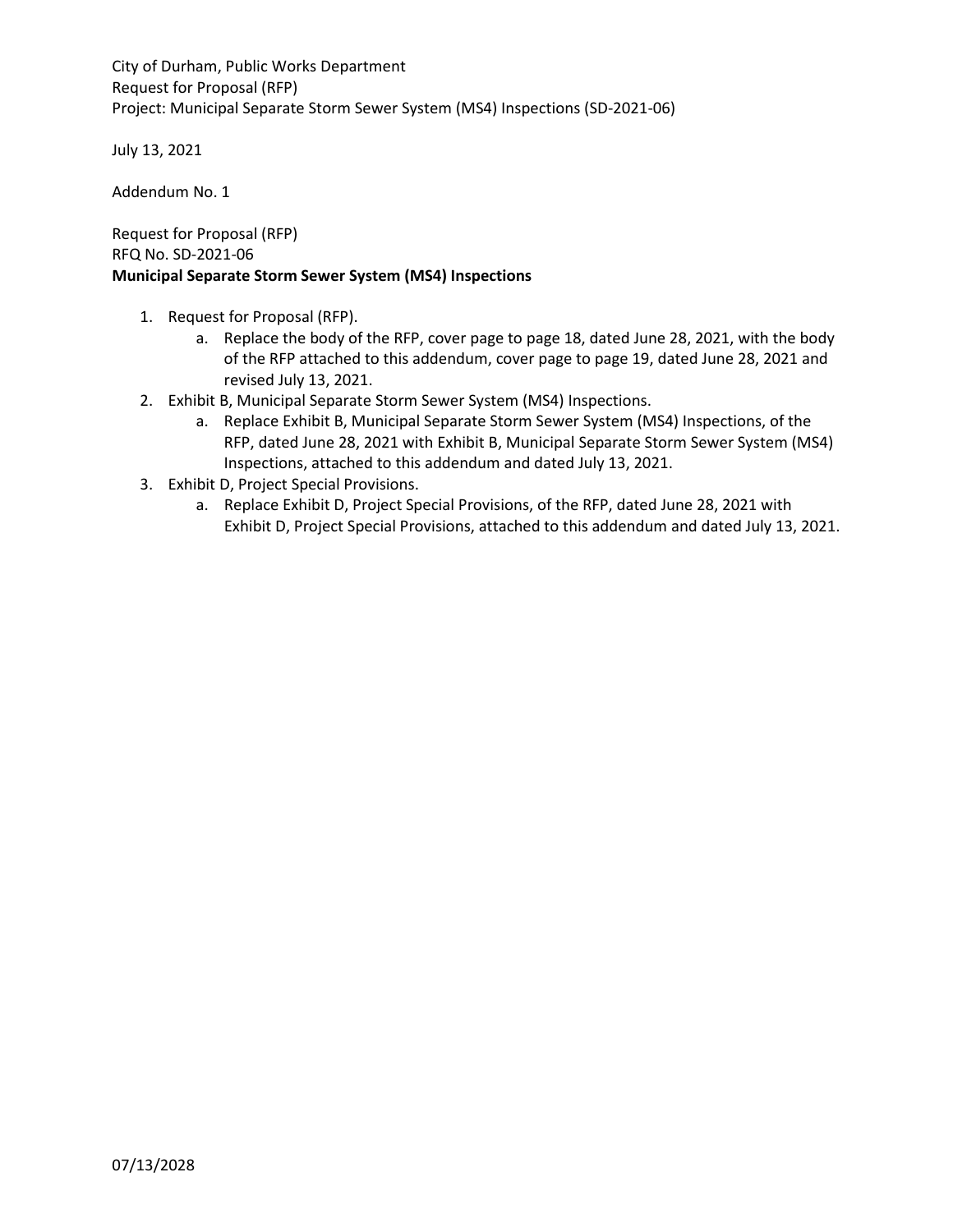

# Request for Proposal (RFP)

RFP No. SD-2021-06

Municipal Separate Storm Sewer System (MS4) Inspections (SD-2021-06) RFP Issued: June 28, 2021, Revised: July 13, 2021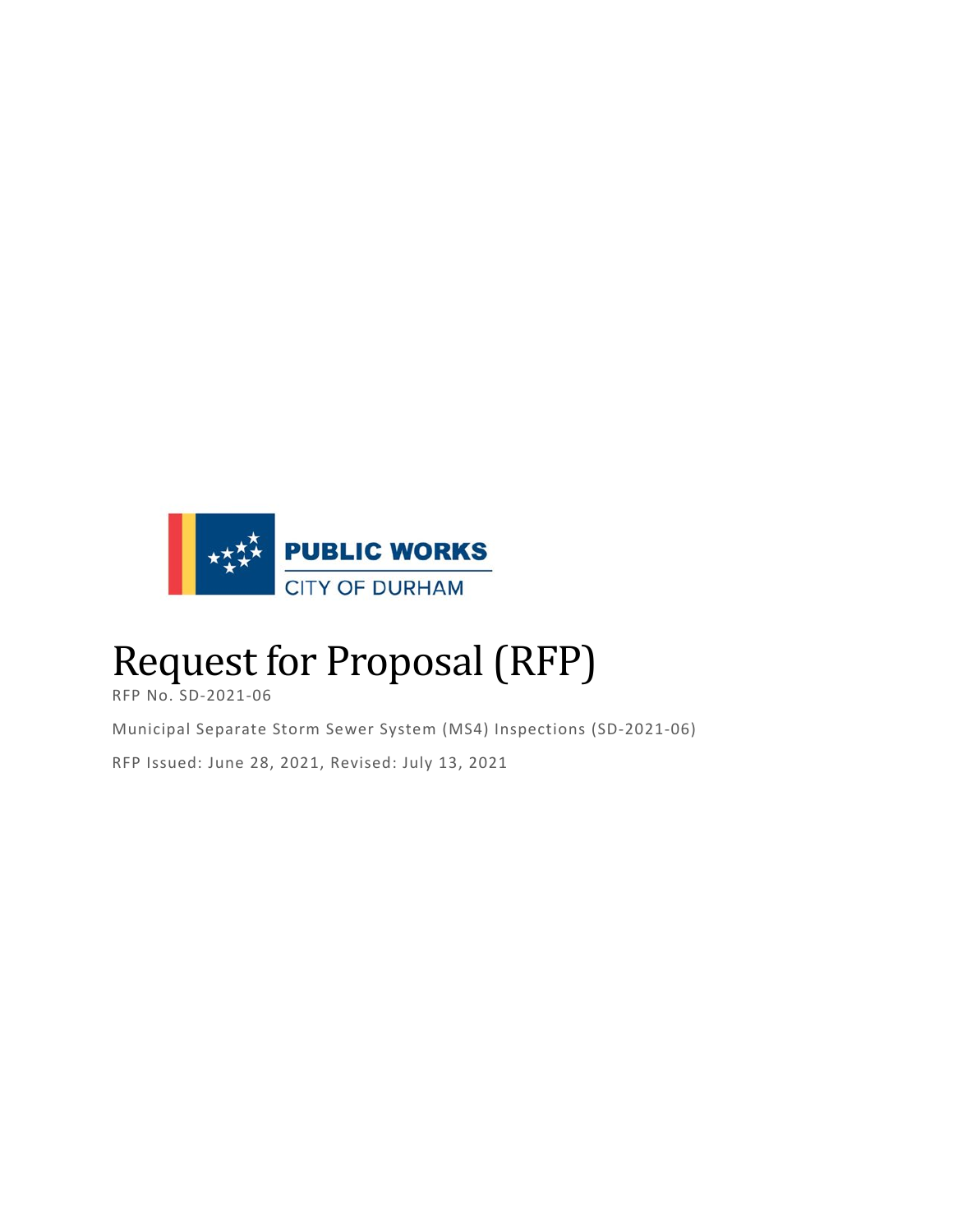# Contents

| 20. Project Manager and Contact with City; Questions about this RFP4             |  |
|----------------------------------------------------------------------------------|--|
|                                                                                  |  |
|                                                                                  |  |
|                                                                                  |  |
|                                                                                  |  |
| 60. Definitions in this RFP: City, RFP, Proposal, Candidate, Contractor, Should6 |  |
|                                                                                  |  |
|                                                                                  |  |
|                                                                                  |  |
|                                                                                  |  |
|                                                                                  |  |
|                                                                                  |  |
|                                                                                  |  |
|                                                                                  |  |
|                                                                                  |  |
|                                                                                  |  |
| GETTING MORE INFORMATION ON THE PROJECT AND RFP PROCESS 11                       |  |
|                                                                                  |  |
|                                                                                  |  |
|                                                                                  |  |
|                                                                                  |  |
|                                                                                  |  |
|                                                                                  |  |
|                                                                                  |  |
|                                                                                  |  |
|                                                                                  |  |
|                                                                                  |  |
|                                                                                  |  |
|                                                                                  |  |
|                                                                                  |  |
|                                                                                  |  |
|                                                                                  |  |
|                                                                                  |  |
|                                                                                  |  |
| Issued: June 28, 2021, Revised: July 13, 2021, Page 2                            |  |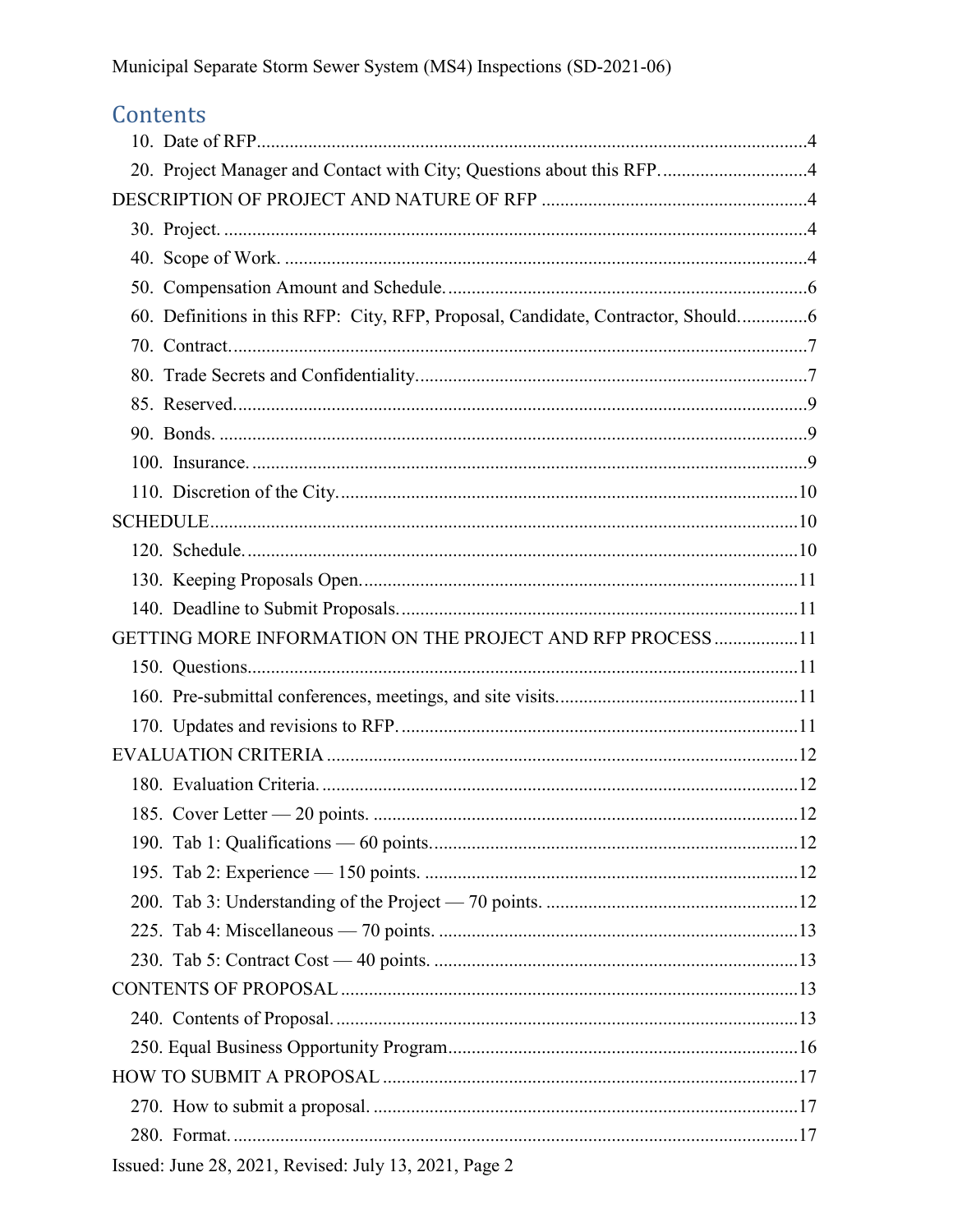| 330. Values of City of Durham regarding Treatment of Employees of Contractors19 |  |
|---------------------------------------------------------------------------------|--|
|                                                                                 |  |
|                                                                                 |  |
|                                                                                 |  |
|                                                                                 |  |
|                                                                                 |  |
|                                                                                 |  |
| Exhibit G – Equal Business Opportunity Program (EBOP) Procurement Forms G       |  |
|                                                                                 |  |
|                                                                                 |  |
|                                                                                 |  |
|                                                                                 |  |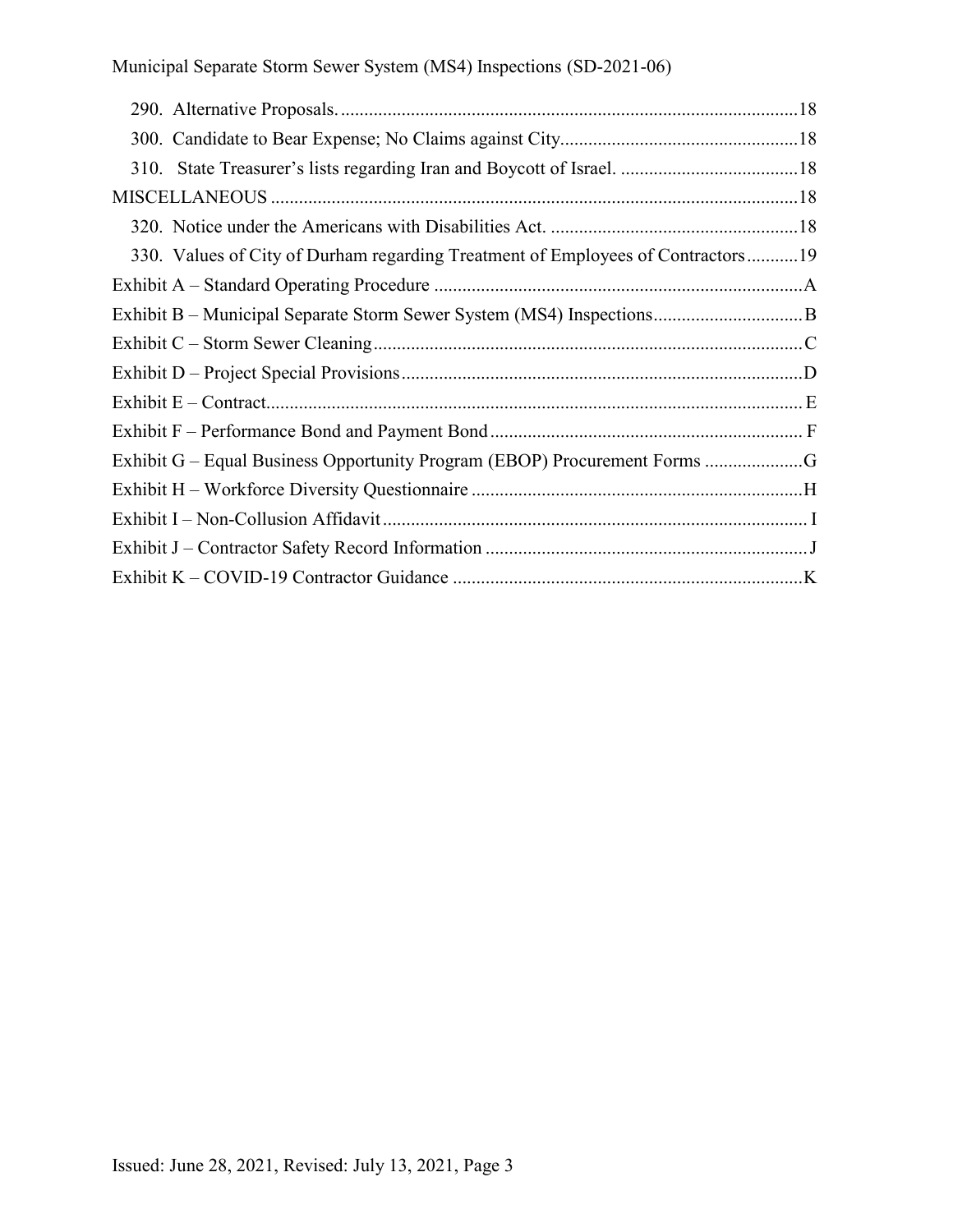<span id="page-4-0"></span>10. Date of RFP. Issued: June 28, 2021, Revised July 13, 2021.

<span id="page-4-1"></span>20. Project Manager and Contact with City; Questions about this RFP. Direct questions and concerns to the following staff person.

ATTN: Dana Hornkohl City of Durham – Public Works Department 101 City Hall Plaza Durham NC 27701-3329

Office: (919) 560-4326, ext. \*30246 Fax: (919) 560-4316 Email: [Dana.Hornkohl@DurhamNC.gov](mailto:Dana.Hornkohl@DurhamNC.gov)

Project Web Page:<https://durhamnc.gov/4507>

If you have concerns about this RFP that you believe are not being addressed by the project manager, please contact the following staff person.

ATTN: Carol Teabo Public Works Department 101 City Hall Plaza Durham NC 27701-3329

Office: (919) 560-4326, ext. \*30389 Email: Carol.Teabo@DurhamNC.gov

# <span id="page-4-2"></span>DESCRIPTION OF PROJECT AND NATURE OF RFP

# <span id="page-4-3"></span>30. Project.

The project includes the furnishing of all materials, labor, equipment, tools, etc. unless otherwise specified, for stormwater structure (basin) inspections throughout the City of Durham as well as the complete inspection of portions of the Municipal Separate Storm Sewer System (MS4) for specified site locations throughout the City of Durham. Inspections of the MS4 shall include location and verification of system components, inspections to locate possible illicit discharges into the system, and general inspections of system components to document condition. It is the City's intent that this contract shall be issued for a period of one year, and if the work proceeds successfully, the contract could be renewed annually for a total of five years.

The purpose of this project is fulfill a requirement of the City of Durham's National Pollutant Discharge Elimination System (NPDES) stormwater permit.

# <span id="page-4-4"></span>40. Scope of Work.

The City is soliciting a person or firm to provide the services indicated in the table below in the quantities indicated. The City is likely to prefer proposals where the Standard Operating Procedure provided in Exhibit A will be followed.

Issued: June 28, 2021, Revised: July 13, 2021, Page 4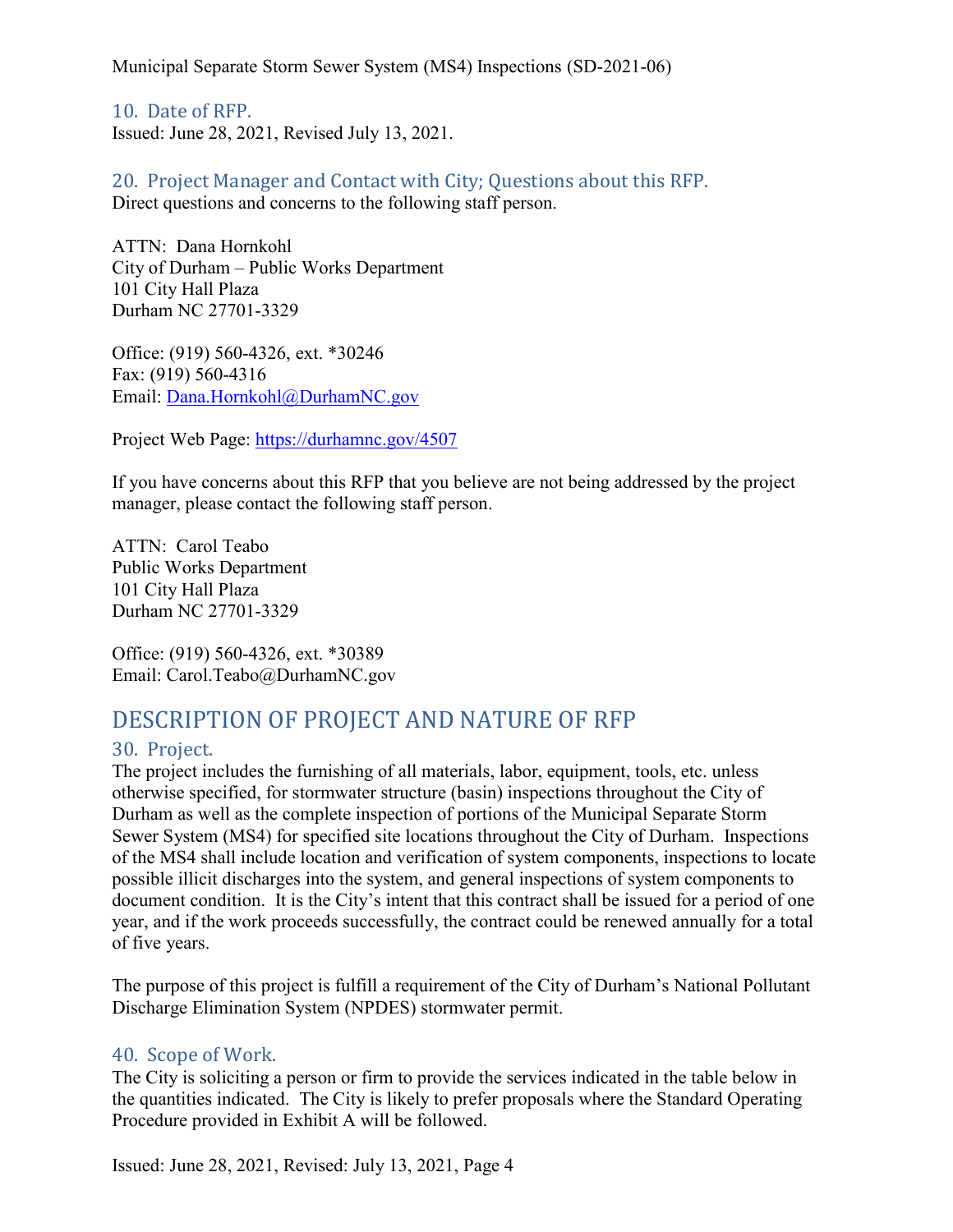| No. | Reference | <b>Service Description</b>                        | Quantity Unit |           |
|-----|-----------|---------------------------------------------------|---------------|-----------|
| 1   | Exhibit B | MS4 Basin Inspection                              | 2700          | EA        |
| 2   | Exhibit B | Mobilization for MS4 Inspections                  | 5             | EA        |
| 3   | Exhibit B | Mobilization for MS4 Inspections - Quick Response | 2             | EA        |
| 4   | Exhibit B | MS4 Inspections                                   | 20            | <b>HR</b> |
| 5   | Exhibit B | MS4 Inspections - Quick Response                  | 8             | <b>HR</b> |
| 6   | Exhibit C | Cleaning for MS4 Inspections                      | 20            | <b>HR</b> |
| 7   | Exhibit C | Cleaning for MS4 Inspections - Quick Response     | 8             | <b>HR</b> |
| 8   | Exhibit D | Reimbursement for Water Access                    |               | EA        |

*Figure 1 - Unit Price Work*

The service "MS4 Basin Inspection" forms the core of the scope of work. The successful firm will be provided with a set of mapped grids including the City stormwater infrastructure from which the basin inspections will be performed. The number of basins included to be inspected in the set of grids will be approximately 2,700.



*Figure 2 - City of Durham Grid for Stormwater Infrastructure*

Issued: June 28, 2021, Revised: July 13, 2021, Page 5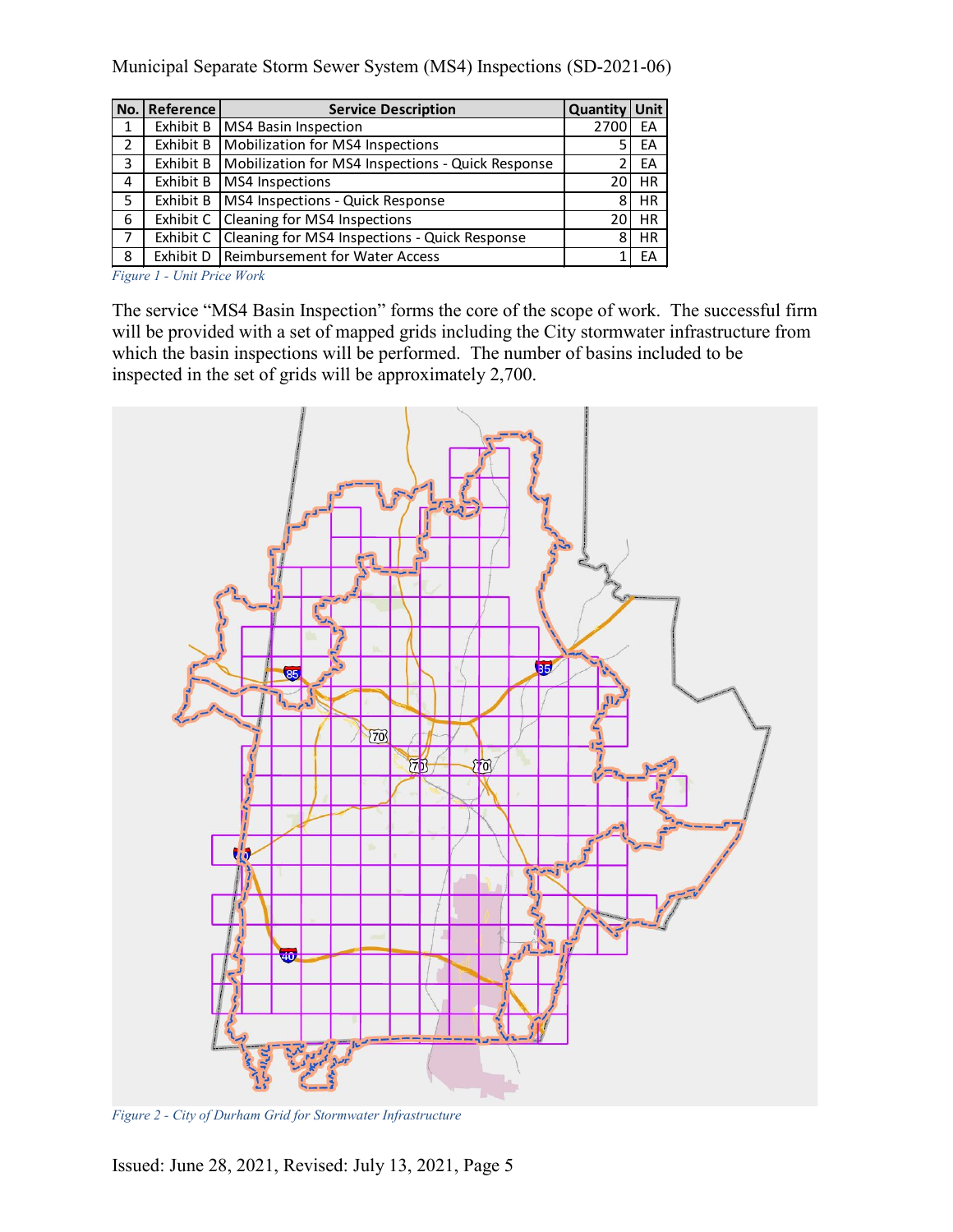The successful firm will also be requested to provide "MS4 Inspections" and "Cleaning for MS4 Inspections" at various times throughout the course of the one-year contract. These requests will be issues for normal response and quick response depending on the particular need at the time.

The City expects the scope of work to be completed within one year. It is anticipated that a Notice to Proceed will be issued in October of 2021.

Example templates (PACP and MACP) for delivering inspection data via itpipes may be requested by sending an email to [Dana.Hornkohl@DurhamNC.gov.](mailto:Dana.Hornkohl@DurhamNC.gov)

# <span id="page-6-0"></span>50. Compensation Amount and Schedule.

The City intends to compensate the successful firm using the unit prices provided in the candidate's submittal. For the sake of uniformity of the submittals, all candidates should submit their proposed pricing using the unit price work form provided below. All candidates should use a unit price of \$6,000 for item no. 8. If the actual cost of this item exceeds this amount during the course of the work, the City would entertain a request to increase the reimbursement amount for water access. All costs to perform the scope of work should be included in the unit price for each item. The City does not intend to provide compensation outside of the unit price work framework.

|                             | No. Reference l | <b>Service Description</b>                                    | Quantity   Unit |           | <b>Unit Price</b> | <b>Item Value</b> |          |
|-----------------------------|-----------------|---------------------------------------------------------------|-----------------|-----------|-------------------|-------------------|----------|
|                             |                 | Exhibit B   MS4 Basin Inspection                              | 2700            | EA        |                   |                   |          |
| $\overline{2}$              | Exhibit B       | Mobilization for MS4 Inspections                              |                 | EA        |                   |                   |          |
| $\overline{3}$              |                 | Exhibit B   Mobilization for MS4 Inspections - Quick Response |                 | EA        |                   |                   |          |
| 4                           |                 | Exhibit B   MS4 Inspections                                   | 20              | HR.       |                   |                   |          |
| 5                           |                 | Exhibit B   MS4 Inspections - Quick Response                  | 8               | <b>HR</b> |                   |                   |          |
| 6                           |                 | Exhibit C Cleaning for MS4 Inspections                        | 20              | HR.       |                   |                   |          |
|                             |                 | Exhibit C Cleaning for MS4 Inspections - Quick Response       | 8               | HR.       |                   |                   |          |
| -8                          |                 | Exhibit D   Reimbursement for Water Access                    |                 | EA        | 6,000.00          |                   | 6,000.00 |
| <b>Total for SD-2021-06</b> |                 |                                                               |                 |           |                   |                   |          |

*Figure 3 - Unit Price Work Form*

Payment will be made to the successful candidate on a monthly basis for the unit price work performed during the period.

# <span id="page-6-1"></span>60. Definitions in this RFP: City, RFP, Proposal, Candidate, Contractor, Should.

Unless the context indicates otherwise – (a) The expressions "RFP," "this RFP," and "the RFP" refer to this document as it may be amended or updated. (b) "City" and "city" mean the City of Durham. (c) The "proposal" is the response of a person, firm, or corporation proposing to provide the services sought by this RFP. (d) The word "Candidate" or "candidate" is the person, firm, or corporation that submits a proposal or that is considering submitting a proposal. (e) The word "Contractor" or "contractor" is the person, firm, or corporation with which the City enters into a contract to provide the services sought by this RFP. That is, "contractor" generally refers to a successful candidate that has obtained a fully executed contract with the City, while "candidate" is generally reserved to the stage before a contract has been signed. (f) The word "should" is used to tell candidates what the City thinks it wants and/or what the project manager thinks is best. Candidates that want to increase the likelihood of being selected will, in general, do what the RFP says candidates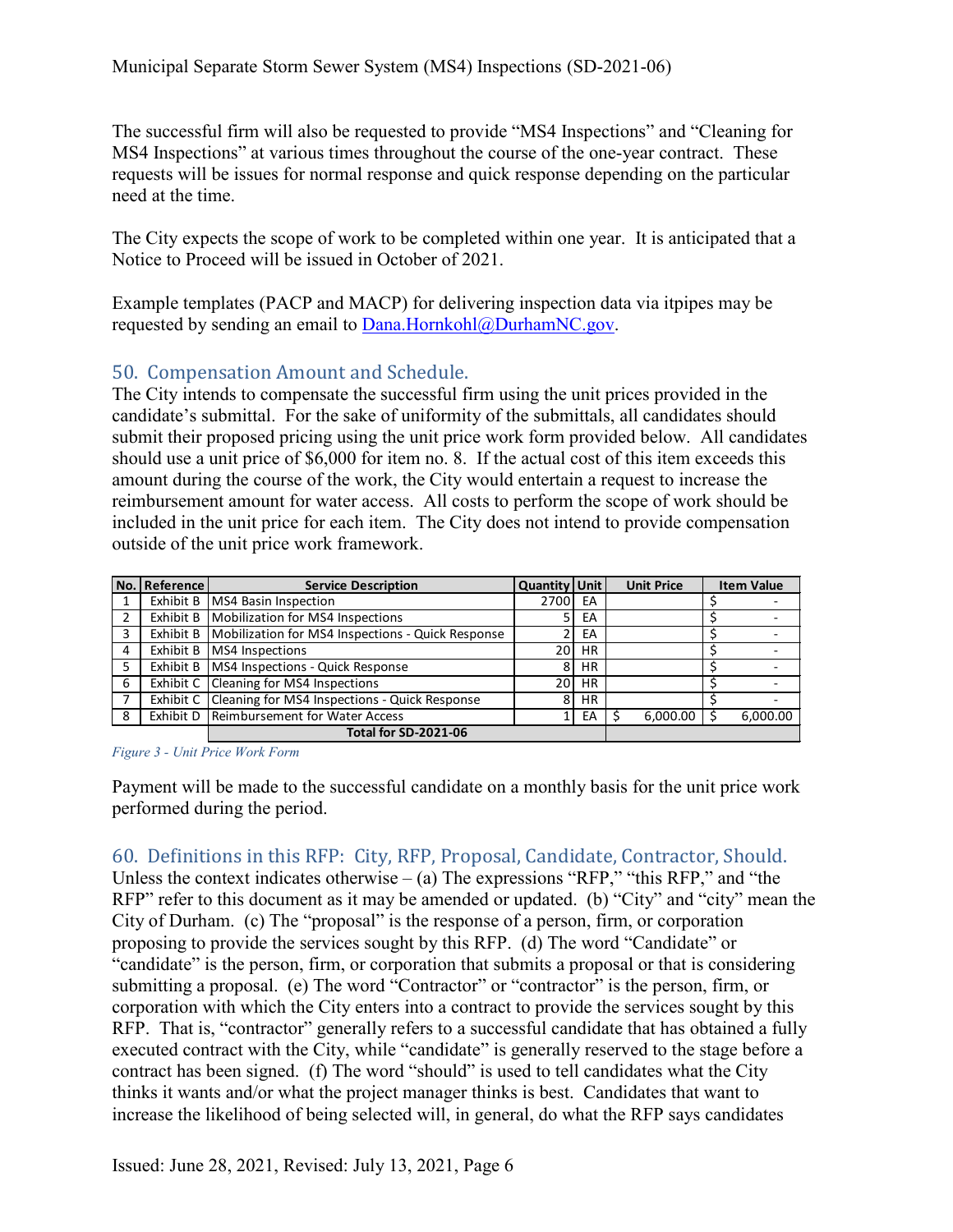"should" do, but failure to comply with all "shoulds" will not necessarily and automatically result in rejection.

# <span id="page-7-0"></span>70. Contract.

The City anticipates that the conclusion of the RFP process will be a contract between the City and the successful candidate under which the successful candidate will provide the goods and services generally described in this RFP. It is the City's intention to use the contract that is attached as Exhibit E, modified and filled in to reflect the RFP and the proposal. If a candidate objects to any of the contract, it should state the objections in its proposal.

# <span id="page-7-1"></span>80. Trade Secrets and Confidentiality.

As a general rule, all submissions to the City are available to any member of the public. However, if materials qualify as provided in this section, the City will take reasonable steps to keep trade secrets confidential.

Definitions. In this section (Trade Secrets and Confidentiality) –

The term "candidate" includes the candidate as contractor (that is, after it is a party to a contract with the City).

The term "trade secret" means business or technical information, including but not limited to a formula, pattern, program, device, compilation of information, method, technique, or process that:

- a. Derives independent actual or potential commercial value from not being generally known or readily ascertainable through independent development or reverse engineering by persons who can obtain economic value from its disclosure or use; and
- b. Is the subject of efforts that are reasonable under the circumstances to maintain its secrecy.

The existence of a trade secret shall not be negated merely because the information comprising the trade secret has also been developed, used, or owned independently by more than one person, or licensed to other persons.

The term "record" means all documents, papers, letters, maps, books, photographs, films, sound recordings, magnetic or other tapes, electronic data-processing records, artifacts, or other documentary material, regardless of physical form or characteristics, received by the City of Durham in connection with the candidate's proposal.

# *(a) Designation of Confidential Records.*

To the extent that the candidate wishes to maintain the confidentiality of trade secrets contained in materials provided to the City, the candidate shall prominently designate the material with the words "trade secrets" at the time of its initial disclosure to the City. The candidate shall not designate any material provided to the City as trade secrets unless the candidate has a reasonable and good-faith belief that the material contains a trade secret. When requested by the City, the candidate shall promptly disclose to the City the candidate's reasoning for designating material as trade secrets; the candidate may need to label parts of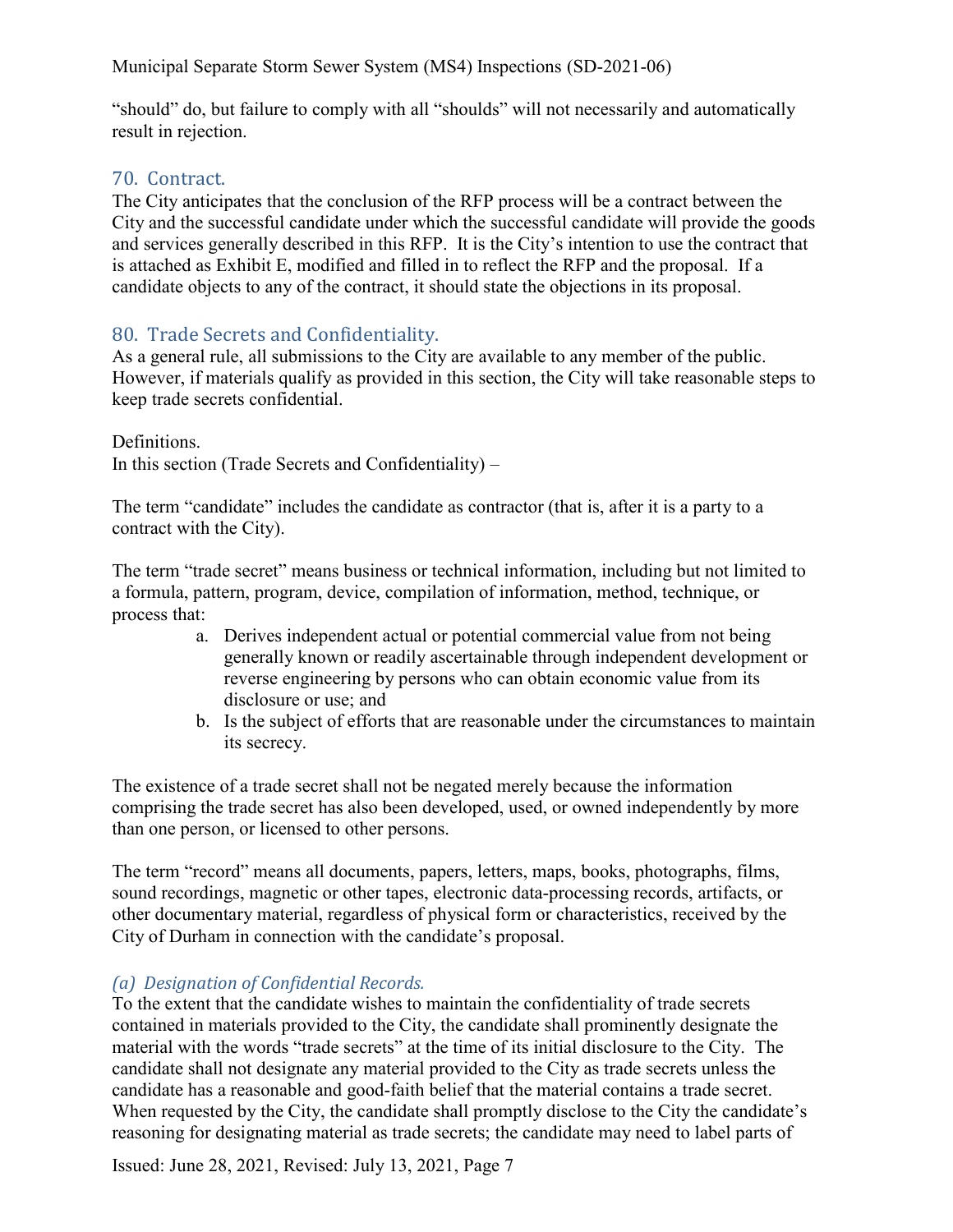that reasoning as trade secrets. In providing materials to the City, the candidate shall make reasonable efforts to separate those designated as trade secrets from those not so designated, both to facilitate the City's use of the materials and to minimize the opportunity for accidental disclosure. For instance, if only a sentence or paragraph on a page is a trade secret, the page must be marked clearly to communicate that distinction. To avoid mistake or confusion, it is generally best to have only trade secret information on a page and nothing else on that page.

To the extent authorized by applicable state and federal law, the City shall maintain the confidentiality of records designated "trade secrets" in accordance with this section. Whenever the candidate ceases to have a good-faith belief that a particular record contains a trade secret, it shall promptly notify the City.

#### *(b) Request by Public for Access to Record.*

When any person requests the City to provide access to a record designated as a trade secret in accordance with subsection (a) above, the City may

- 1) decline the request for access,
- 2) notify the candidate of the request and that the City has provided, or intends to provide, the person access to the record because applicable law requires that the access be granted, or
- 3) notify the candidate of the request and that the City intends to decline the request.

Before declining the request, the City may require the candidate to give further assurances so that the City can be certain that the candidate will comply with subsection (c) below.

# *(c) Defense of City.*

If the City declines the request for access to a record designated as trade secrets in accordance with subsection (a), then, in consideration of the promises in (b) above and for considering the candidate's proposal, the candidate agrees that it shall defend, indemnify, and save harmless Indemnitees from and against all Charges that arise in any manner from, in connection with, or out of the City's non-disclosure of the records. In providing that defense, the candidate shall at its sole expense defend Indemnitees with legal counsel. The legal counsel shall be limited to attorneys reasonably acceptable to the City Attorney.

Definitions.

As used in this subsection (Defense of City) –

"Charges" means claims, judgments, costs, damages, losses, demands, liabilities, fines, penalties, settlements, expenses, attorneys' fees, and interest. Indemnitees" means the City, and officers, officials, independent contractors, agents, and employees, of the City.

"Indemnitees" does not include the candidate. The City may require the candidate to provide proof of the candidate's ability to pay the amounts that may reasonably be expected to become monetary obligations of the candidate pursuant to this section. If the candidate fails to provide that proof in a timely manner, the City shall not be required to keep confidential the records whose non-disclosure gives rise to the potential monetary obligation. Nothing in this agreement shall require the City to require any person (including the City itself) to be placed in substantial risk of imprisonment, of being found by a court to be in contempt, or of being in violation of a court order. This subsection (c) is separate from and is to be construed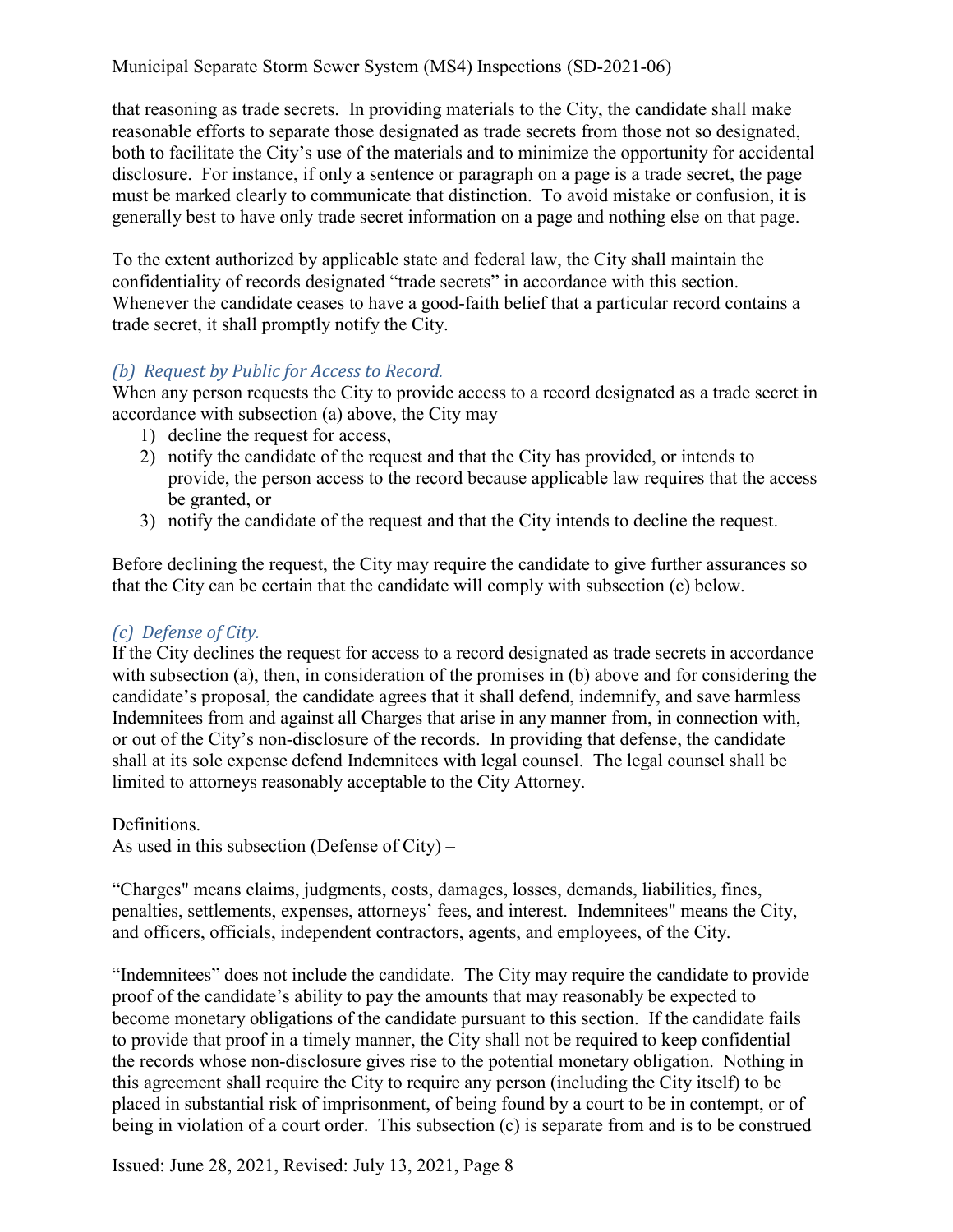separately from any other indemnification and warranty provisions in the contract between the City and the candidate.

## <span id="page-9-0"></span>85. Reserved.

## <span id="page-9-1"></span>90. Bonds.

The City will require performance bond and payment bond from the successful firm. The bond amounts shall be equal to the contract amount. Templates for the performance and payment bonds may be found in Exhibit F.

## <span id="page-9-2"></span>100. Insurance.

Contractor agrees to maintain, on a primary basis and at is sole expense, at all times during the life of this Contract the following applicable coverage's and limits. The requirements contained herein, as well as City's review or acceptance of insurance maintained by Contractor is not intended to and shall not in any manner limit or qualify the liabilities or obligations assumed by Contractor under this Contract.

- a. Commercial General Liability Combined single limit of no less than \$1,000,000 each occurrence and \$2,000,000 aggregate. Coverage shall not contain any endorsement(s) excluding nor limiting Product/Completed Operations, Contractual Liability, Cross Liability, or Personal and Advertising Injury Liability.
- b. Automobile Liability Limits of no less than \$1,000,000 Combined Single Limit. Coverage shall include liability for Owned, Non-Owned and Hired automobiles. In the event Contractor does not own automobiles, Contractor agrees to maintain coverage for Hired and Non-Owned Auto Liability, which may be satisfied by way of endorsement to the Commercial General Liability policy or separate Auto Liability policy. Automobile coverage is only necessary if vehicles are used in the provision of services under this Contract and/or are brought on a City of Durham site.
- c. Umbrella or Excess Liability Contractor may satisfy the minimum liability limits required above under an Umbrella or Excess Liability policy. There is no minimum Per Occurrence limit of liability under the Umbrella or Excess Liability, however, the Annual Aggregate limits shall not be less than the highest 'Each Occurrence' limit for required policies. Contractor agrees to endorse City of Durham as an 'Additional Insured' on the Umbrella or Excess Liability, unless the Certificate of Insurance states the Umbrella or Excess Liability provides coverage on a 'Follow-Form' basis.
- d. Worker's Compensation & Employers Liability Contractor agrees to maintain Worker's Compensation Insurance in accordance with North Carolina General Statute Chapter 97 and with Employer Liability limits of no less than \$500,000 each accident, each employee and policy limit. This policy must include a Waiver of Subrogation.
- e. Additional Insured Contractor agrees to endorse the City as an Additional Insured on the Commercial General Liability. The Additional Insured shall read 'City of Durham as its interest may appear'.
- f. Certificate of Insurance Contractor agrees to provide City of Durham a Certificate of Insurance evidencing that all coverage's, limits and endorsements required herein are maintained and in full force and effect, and Certificates of Insurance shall provide a minimum thirty (30) day endeavor to notify, when available, by Contractor's insurer. If Contractor receives a non-renewal or cancellation notice from an insurance carrier affording coverage required herein, or receives notice that coverage no longer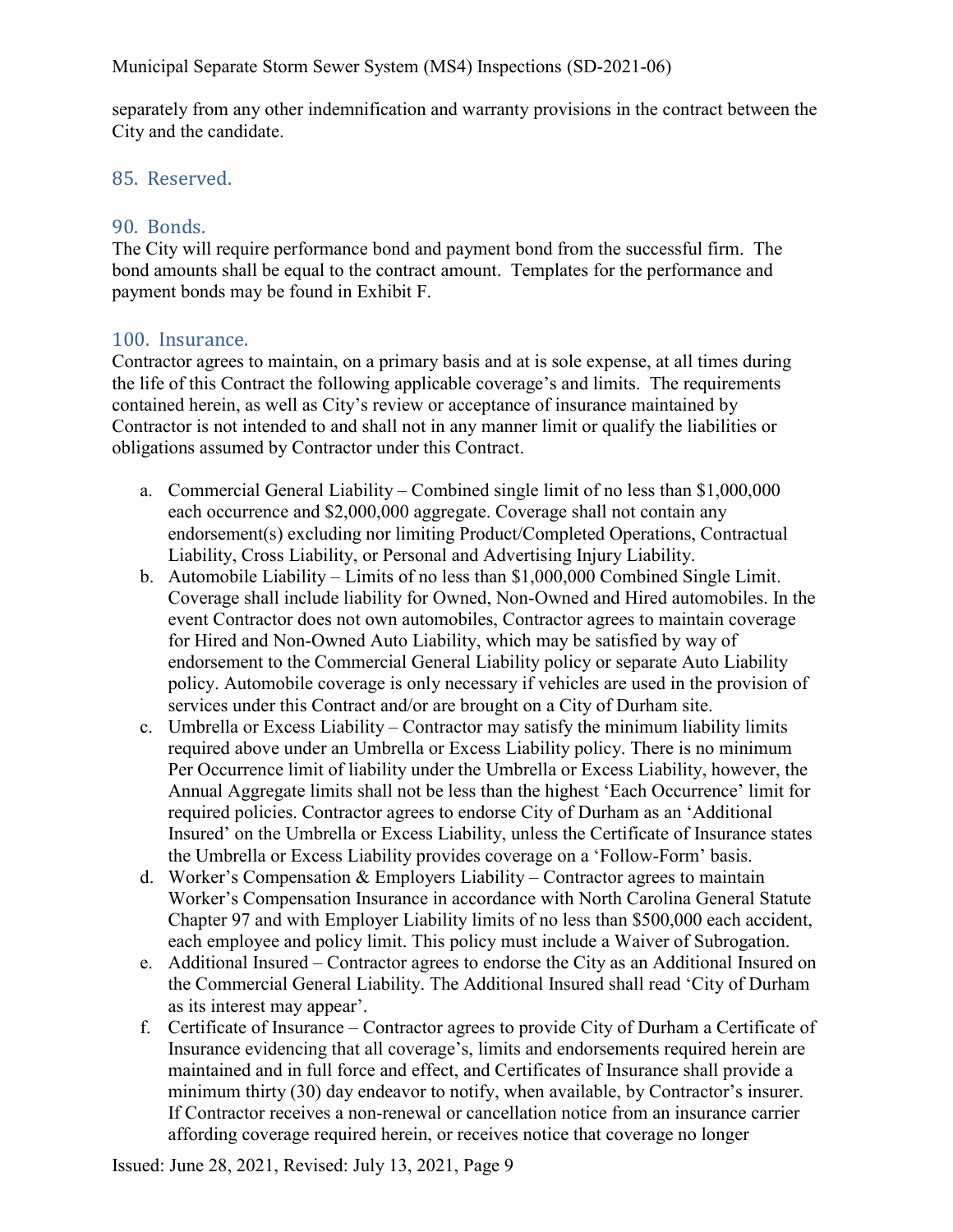complies with the insurance requirements herein, Contractor agrees to notify the City within five (5) business days with a copy of the non-renewal or cancellation notice, or written specifics as to which coverage is no longer in compliance. The Certificate Holder address should read:

ATTN: Dana Hornkohl City of Durham – Public Works Department 101 City Hall Plaza Durham NC 27701-3329

g. All primary insurance carriers must be authorized to do business in North Carolina with a Best Rating A-VIII or higher.

# <span id="page-10-0"></span>110. Discretion of the City.

- a. The City of Durham reserves the right to reject any or all proposals.
- b. Notwithstanding anything to the contrary in this document or in any addendums to this document, unless the contrary provision refers specifically to this provision, the City reserves the right (i) to negotiate changes of any nature with any candidate with respect to any term, condition, or provision in this document and/or in any proposals, whether or not something is stated to be mandatory and whether or not it is said that a proposal will be rejected if certain information or documentation is not submitted with it, and (ii) to enter into an agreement for some or all of the work with one or more persons, firms, or corporations that do not submit proposals. For example, all deadlines are for the administrative convenience or needs of the City and may be waived by the City in its discretion. This subparagraph (b) applies to the entire RFP, including the UBE portions.
- c. Where the City asks or tells candidates to do stated things, such as that a proposal should follow a stated format or that the candidate should do stated things in seeking the contract, the City may reject a proposal because it does not comply with those requests, so the candidate is adding to its risk of rejection by non-compliance. Still, the City may, in its discretion, waive non-compliance. This subsection (c) does not limit subsections (a) and (b).
- d. Of course, once a contract is signed, the parties to the contract may enforce the contract according to its terms as allowed by applicable law.

# <span id="page-10-1"></span>SCHEDULE

# <span id="page-10-2"></span>120. Schedule.

This schedule is the City's best estimate of the schedule that will be followed. If a component of this schedule from the beginning to receipt of proposals is delayed, the rest of the schedule will be shifted by the same number of days.

Advertisement of Request for Proposal: June 28, 2021

Pre-Submittal Conference: July 27, 2021, 11 AM

Last date and time for receipt of proposals: August 18, 2021, 11 AM

Issued: June 28, 2021, Revised: July 13, 2021, Page 10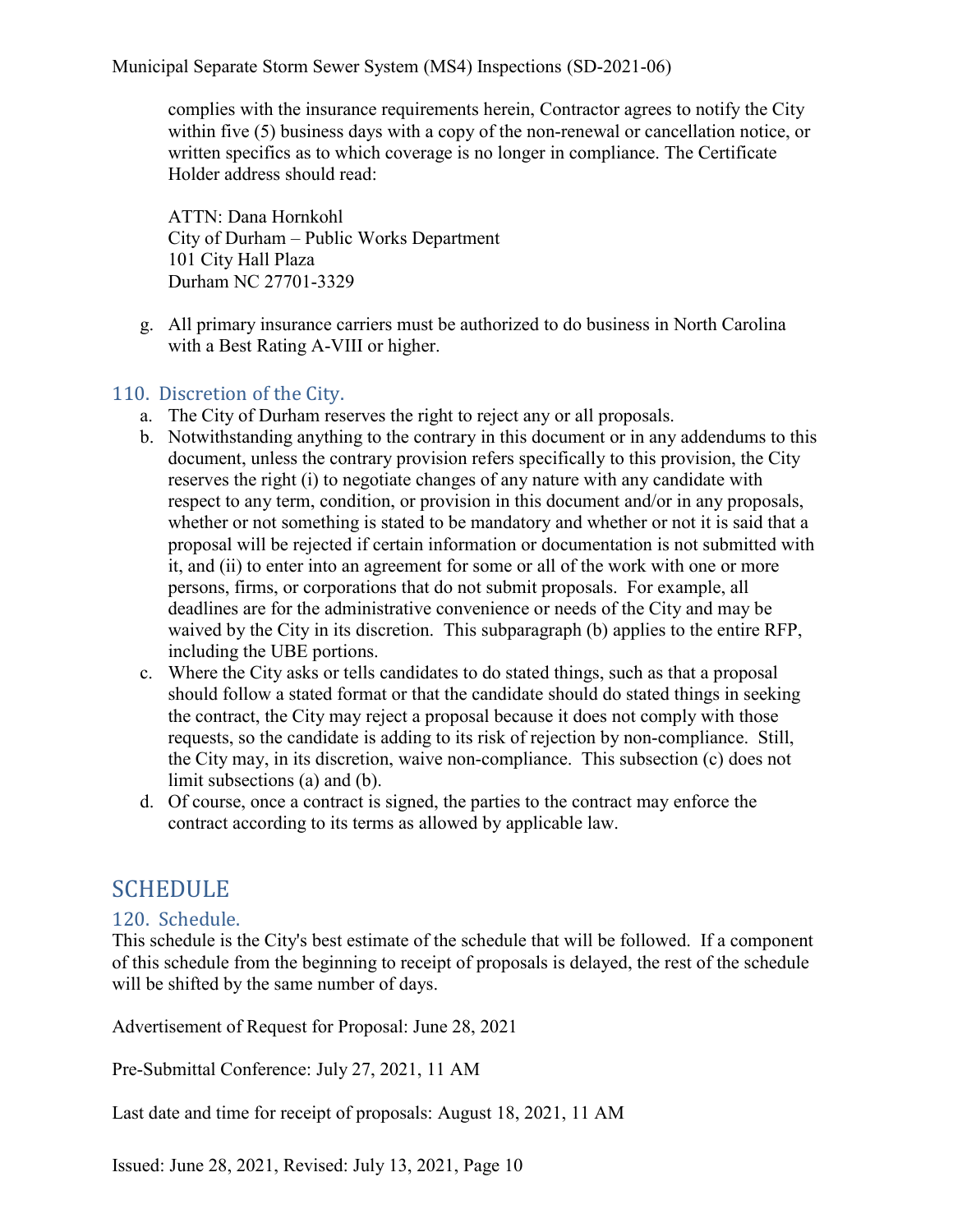Submittal Evaluation Committee to complete its evaluation: 14-days after previous step. Interviews (if necessary): 7-days after previous step. Notice of Intent to Award a Contract: 7-days after previous step City Council Authorization: 31-days after previous step City Manager and successful candidate execute contract: 14 to 31-days after previous step Notice to Proceed: 5-days after the previous step (anticipated October/November 2021).

The City expects the services to be completed one year after the Notice to Proceed.

# <span id="page-11-0"></span>130. Keeping Proposals Open.

All proposals will remain open and valid for the City to accept for a period of 90 days after the deadline for submission of proposals. The Project Manager may release candidates from this obligation by a written letter that specifically refers to this paragraph if he or she determines that the candidate and/or the proposal will not meet the City's needs.

# <span id="page-11-1"></span>140. Deadline to Submit Proposals.

Candidates should see that their proposals are received at the following physical address or email address below by August 18, 2021 at 11 AM.

ATTN: Dana Hornkohl City of Durham – Public Works Department 101 City Hall Plaza Durham NC 27701-3329

[Dana.Hornkohl@DurhamNC.gov](mailto:Dana.Hornkohl@DurhamNC.gov)

# <span id="page-11-2"></span>GETTING MORE INFORMATION ON THE PROJECT AND RFP **PROCESS**

#### <span id="page-11-3"></span>150. Questions.

Questions about the RFP and the RFP process should be submitted to the project manager identified at the beginning of this RFP.

#### <span id="page-11-4"></span>160. Pre-submittal conferences, meetings, and site visits.

The City will conduct a virtual pre-submittal conference on July 27, 2021 at 11 AM. Send an email to [Dana.Hornkohl@DurhamNC.gov](mailto:Dana.Hornkohl@DurhamNC.gov) to indicate your desire to attend. An email invitation will be sent to you in advance of the conference. Attendance is strongly recommended for those wishing to submit a proposal.

#### <span id="page-11-5"></span>170. Updates and revisions to RFP.

Updates to this RFP ("addendums" or "addenda") will be sent to those who have supplied their email address to the project manager. This RFP and addenda are normally posted on the City's project web page [\(https://durhamnc.gov/4507\)](https://durhamnc.gov/4507) and on the Purchasing Division's web page [\(https://durhamnc.gov/bids.aspx\)](https://durhamnc.gov/bids.aspx). Check those web pages to see that you have received all addenda.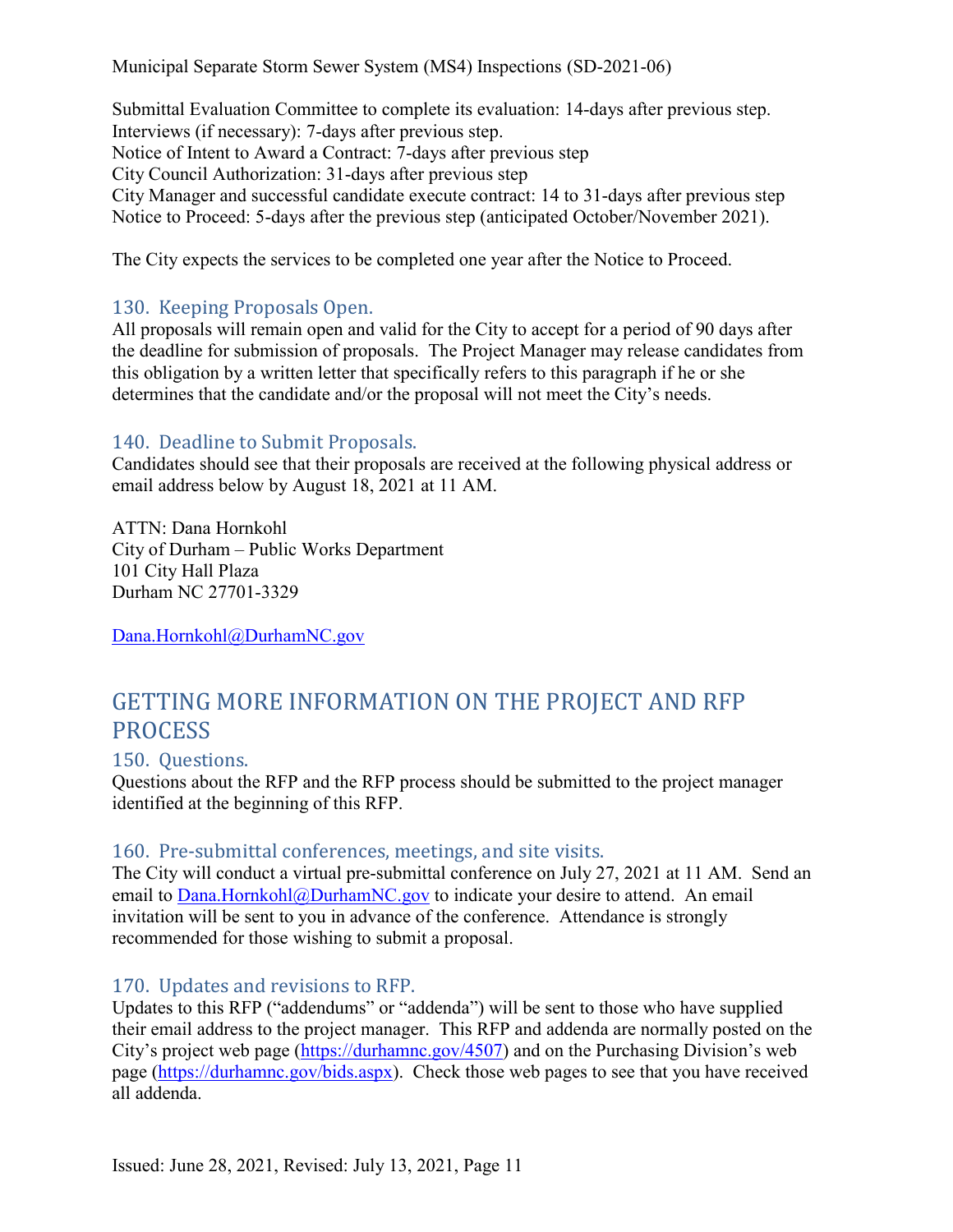# <span id="page-12-0"></span>EVALUATION CRITERIA

# <span id="page-12-1"></span>180. Evaluation Criteria.

If an award is made, it is expected that the City's award will be to the candidate that agrees to meet the needs of the City. A number of relevant matters will be considered, including qualifications and cost. The Evaluation Criteria are intended to be used to make a recommendation to the entity or person (the City Manager or the City Council) who will award the contract, but who are not bound to use these criteria or to award on the basis of the recommendation. The City reserves the right to change the criteria and to otherwise vary from this procedure as it determines to be in the City's interest.

## <span id="page-12-2"></span>185. Cover Letter — 20 points.

Submittals will be evaluated to determine how well the cover letter meets the requirements set out in the RFP.

## <span id="page-12-3"></span>190. Tab 1: Qualifications — 60 points.

Submittals will be evaluated against the questions below to determine how qualified the submitter is in meeting the requirements of the RFP.

- a. What type of equipment (camera and software) will be used for basin inspections and pipe vide inspections?
- b. What are the current NASSCO certifications of the team?
- c. How well does the Organizational Chart depict a qualified team?
- d. How well qualified is the Project Manager?
- e. How well qualified is the overall team?
- f. How well qualified are the proposed subconsultants?
- g. What is the nature and number of any previous team collaborations for similar projects?

# <span id="page-12-4"></span>195. Tab 2: Experience — 150 points.

Submittals will be evaluated against the questions below to determine the experience of the submitter in similar projects.

- a. Experience providing basin inspections (number) and pipe vide inspections (length) by NASSCO certified team members.
- b. Experience in similar projects.
- c. Experience of the primary firm.
- d. Experience of the overall team.
- e. Experience of the proposed subconsultants.
- f. Experience depicted in the included resumes.

# <span id="page-12-5"></span>200. Tab 3: Understanding of the Project — 70 points.

Submittals will be evaluated against the questions below to determine how well the submitter displays their understanding of the project and requirements described in the RFP.

- a. How well has the candidate demonstrated a thorough understanding of the purpose and scope of the project?
- b. How well has the candidate identified issues and potential problems related to the project?
- c. How well has the candidate demonstrated that it understands the deliverables the City expects it to provide?

Issued: June 28, 2021, Revised: July 13, 2021, Page 12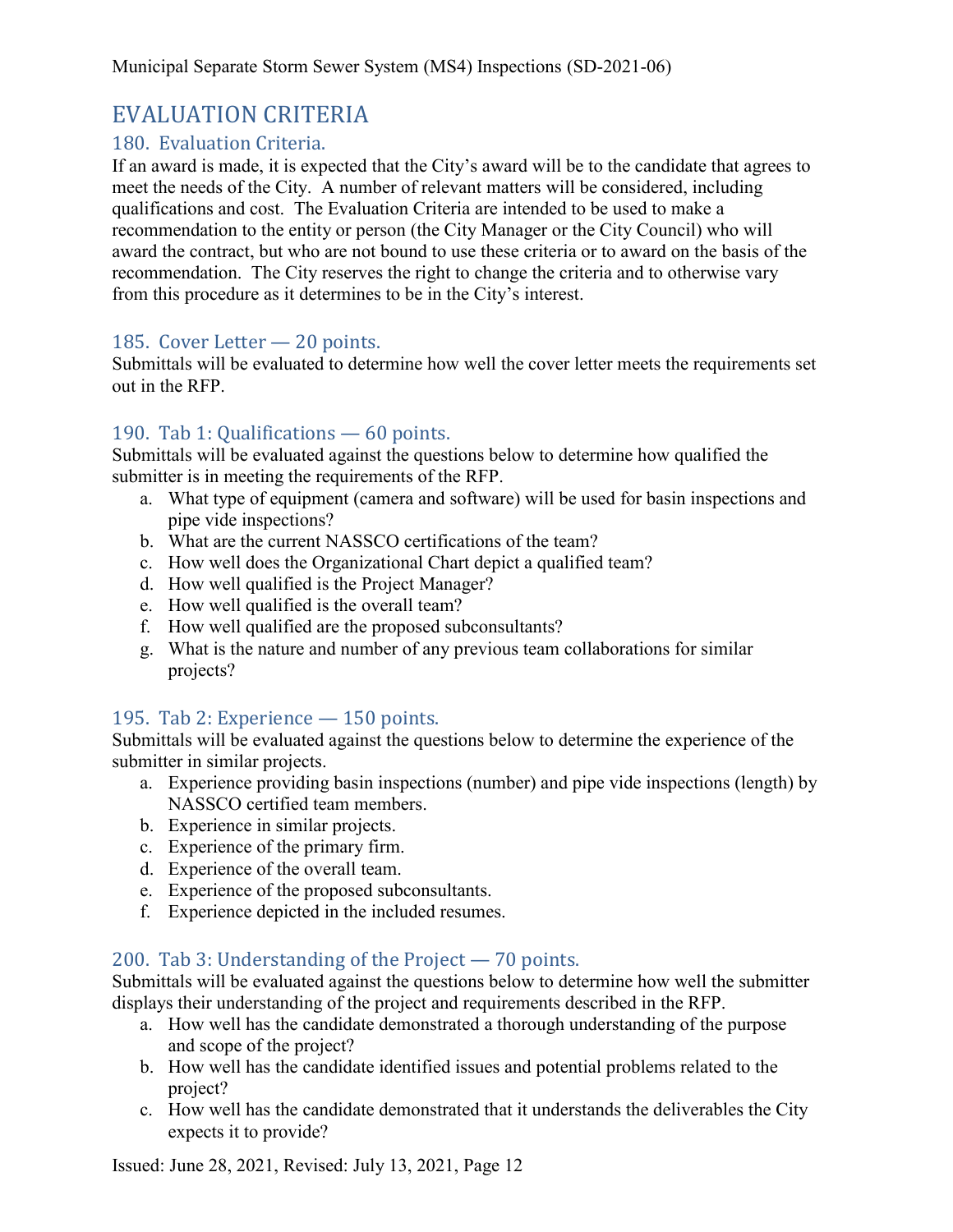- d. How well has the candidate demonstrated that it understands the City's schedule and can meet it?
- e. How well does the quality control approach proposed by the submitter ensure a successful project?
- f. What is the firm's understanding of the City's role in the project?

# <span id="page-13-0"></span>225. Tab 4: Miscellaneous — 70 points.

Submittals will be evaluated against the questions below to determine how well the submitter meets miscellaneous requirements described in the RFP.

- a. What is the location of the primary team members?
- b. How well did the submitted adhere to the City's Equal Business Opportunity Program?
- c. Did the submitter attend the Pre-Submittal Conference?
- d. How well did the submittal meet the requirements for font, number of pages, description of claims, conflicts of interest, etc.?
- e. Are the required forms included in the submittal?
- f. How well organized is the submittal?

# <span id="page-13-1"></span>230. Tab 5: Contract Cost — 40 points.

The lowest cost proposal will receive the maximum number of points allocated to cost. Cost is one of a number of factors. A candidate with the lowest cost cannot count on being selected.

# <span id="page-13-2"></span>CONTENTS OF PROPOSAL

#### <span id="page-13-3"></span>240. Contents of Proposal.

The submittal should include the following sections (tabs). Cover letter shall be a maximum of two single-sided pages in length. Tabs 1 through 4 shall be a maximum of fifteen singlesided pages in length. Required forms, resumes, and tabs/dividers do not count toward the page limit.

#### *Cover Letter.*

The submittal should contain a cover letter, signed by a principal of the candidate. The cover letter shall be a maximum of two single-sided pages in length and will not count towards the overall page limit. The cover letter should contain the following statements and information.

- 1. Statement 1. The undersigned, whose title and position with the candidate are stated next to or beneath his or her signature, has the authority to submit this proposal (including this cover letter) on behalf of the candidate in response to the City of Durham's Request for Proposal.
- 2. Statement 2. Unless otherwise clearly stated in this response to the RFP, our proposal accepts the terms and conditions stated in the RFP, including the description of services to be performed and the provisions of the contract to be signed.
- 3. Statement 3. This proposal is an offer that cannot be revoked before 90 days after the receipt of proposals. The City may allow the candidate to withdraw the offer by sending written withdrawal permission that refers specifically to this provision.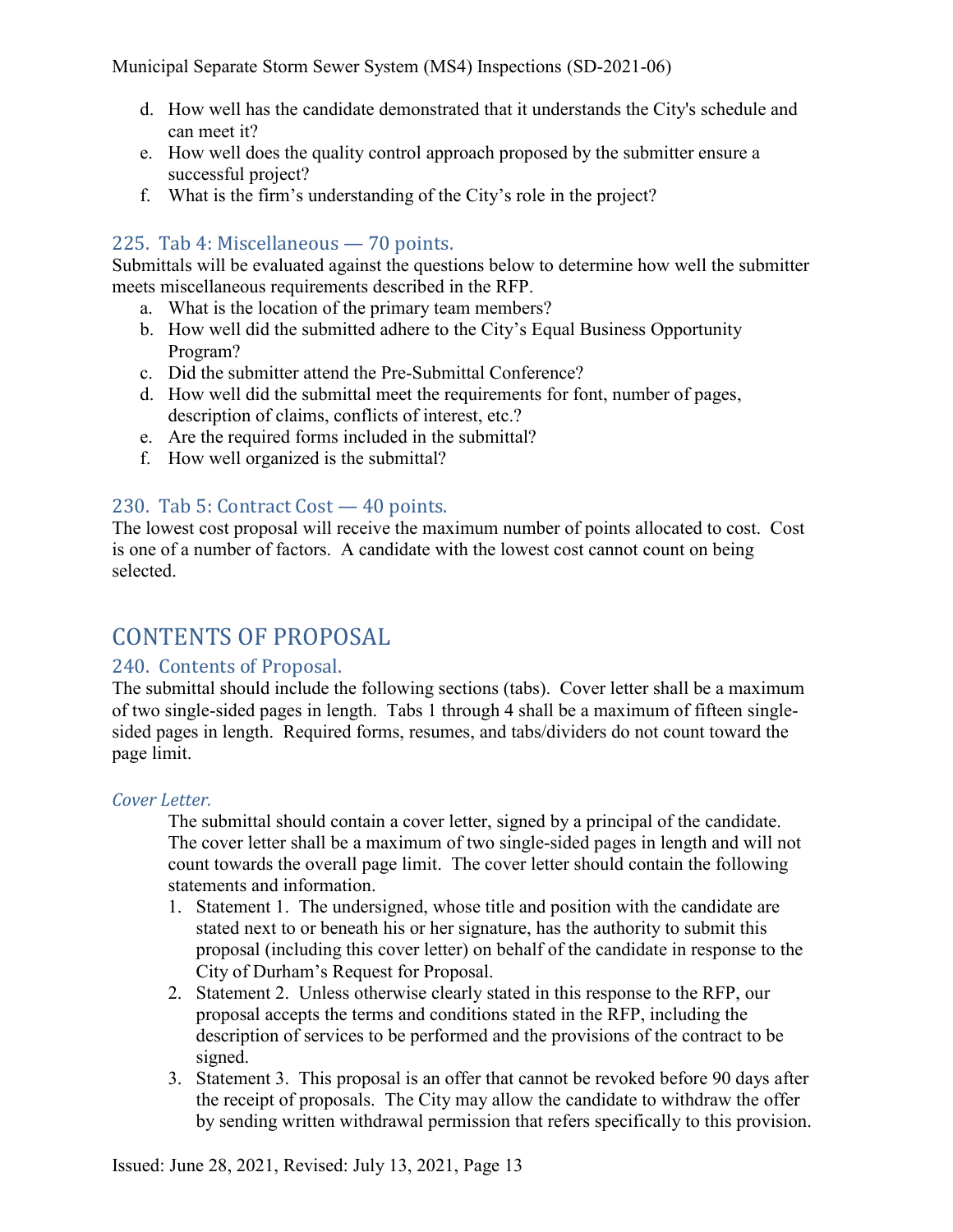- 4. Statement 4. The cover letter should contain one of the following two paragraphs A or B. If (i) the cover letter lacks both paragraph A and paragraph B, or (ii) the cover letter contains paragraph A but fails to comply with the instructions in the section of the RFP titled "Trade Secrets and Confidentiality," the City may treat everything it receives from the candidate as not trade secret or confidential, and the City may disclose to the public everything it receives from the candidate.
	- A. With respect to all trade secrets that the candidate may submit to the City in connection with this proposal or the contract, if the contract is awarded to the candidate, the candidate shall comply with the section of the RFP titled "Trade Secrets and Confidentiality," including all of its subsections, including the subsection titled "Defense of City." The candidate acknowledges that the City will rely on the preceding sentence.
		- -or-
	- B. The candidate is not submitting any trade secrets to the City in connection with this proposal or the contract; if the contract is awarded to the candidate, the candidate will not submit any trade secrets to the City in connection with this proposal or the contract. The candidate acknowledges that the City will rely on the preceding sentence.
- 5. Contact information. Include the candidate's name and address, and the contact information (name, mailing address, email address, fax number, and telephone number) of the person whom the City should contact regarding the proposal.
- 6. Legal Status of the Candidate and Signers. State the full, exact name of the candidate. State whether the candidate is an individual, corporation, limited partnership, general partnership, limited liability company, professional corporation, professional association, etc. If it is anything other than an individual or a general partnership, specify the State under which the entity is organized. If the State under which the entity is organized is not North Carolina, specify whether the candidate has received a certificate of authority from the N. C. Secretary of State to transact business in North Carolina. State whether the entity is in existence at the time the proposal is submitted, and if not, whether and when the candidate intends to officially form the entity. State the names and titles of the individuals who will sign the contract with the City.
- 7. Conflict of Interest. If the candidate has any grounds to believe there could be a conflict of interest, such as that a City employee who is involved in awarding the contract has a connection with the candidate, please explain.
- 8. Addendums. The cover letter should list the last addendum that the City issues for this RFP, with the following statement, "The undersigned candidate has read all the addendums issued by the City for this RFP, through and including Addendum No.  $\therefore$  " In that blank the candidate should list the number of the last addendum read.

# *Tab 1: Qualifications.*

Qualifications, certifications, and abilities of key staff identified in the proposal, as demonstrated by performance/role in projects of a similar nature.

- 1. Provide documentation describing the equipment and software to be used for basin inspections and pipe video inspections. Provide confirmation that the software used is PACP and MACP certified and is able to meet the requirements described in Exhibit A: Standard Operating Procedure.
- 2. Provide the current NASSCO certifications for all team members.

Issued: June 28, 2021, Revised: July 13, 2021, Page 14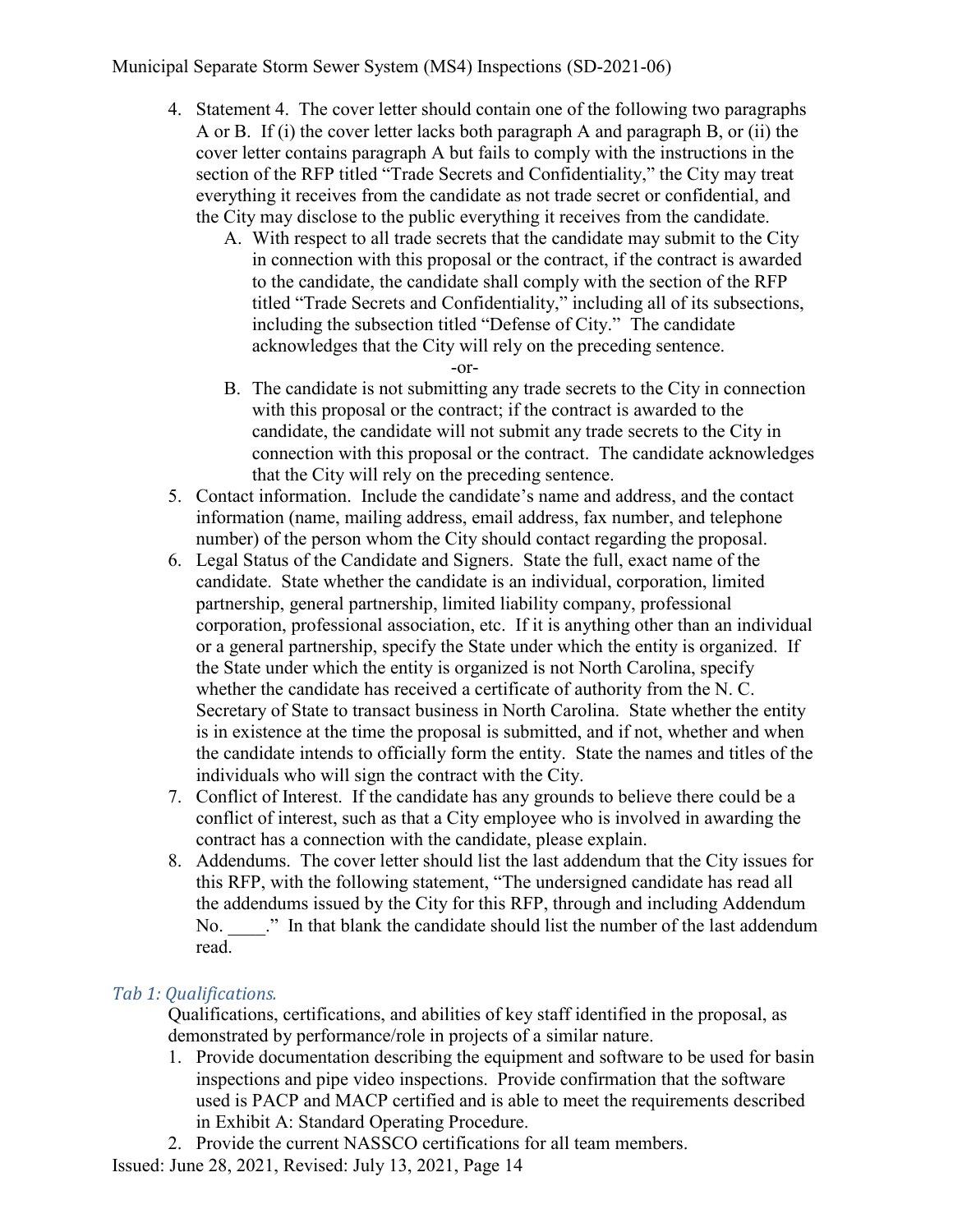- 3. Provide an organizational chart which clearly identifies the key members of the project team. Subconsultants should be included. Specifically identify the individual(s) who will likely serve as project manager(s).
- 4. Provide one page resumes for all staff included on the organizational chart. Provide the following information on each resume. Resumes will not be counted towards the page limit.
	- a. Name and title;
	- b. Firm;
	- c. Address;
	- d. Phone number;
	- e. Email address;
	- f. Role in and name of similar past projects;
	- g. Project responsibilities; and
	- h. Name of employing company for past projects listed if different from current firm.
- 5. Describe any previous collaboration(s) between key team members, the responsibilities of each team member during these collaborations, and the project(s) outcome. Cite any significant achievements reached as a result of this collaboration. Discuss the successes of the team collaboration, any design or constructability related problems encountered, and methods used to mitigate issues. Describe and number collaborations between staff in the same firm, and collaborations between firms.
- 6. List the candidate's current licenses and certifications that are pertinent to this project.

#### *Tab 2: Experience.*

Include the number of basin inspections and the length pipe video inspections performed by NASSCO certified team members.

List a maximum of five (5) relevant, similar projects, either currently in progress or having been completed in the past five (5) years, including any projects within North Carolina, containing work demonstrating the skills and abilities of the key team members, as follows:

- 1. List only projects involving the key team members or subcontractors proposed for this Project.
- 2. List projects in date order with newest projects listed first and include the following:
	- a. Brief project description;
	- b. Dates and times the project services were performed;
	- c. Owner's representative having knowledge of the firm's work, include the contact name, phone, email, address;
	- d. Provide the initial award of contract amount, the final contract amount (include any and all change orders) and the total time period to complete the work. Please note whether contract work was completed on time and/or within budget.
	- e. Name of key team member(s) involved; including any changes to the project team and/or key team member(s) after project initiation, and if the key team member(s) completed the project. Include the project's current status if it is not yet completed. If experience for a key team member is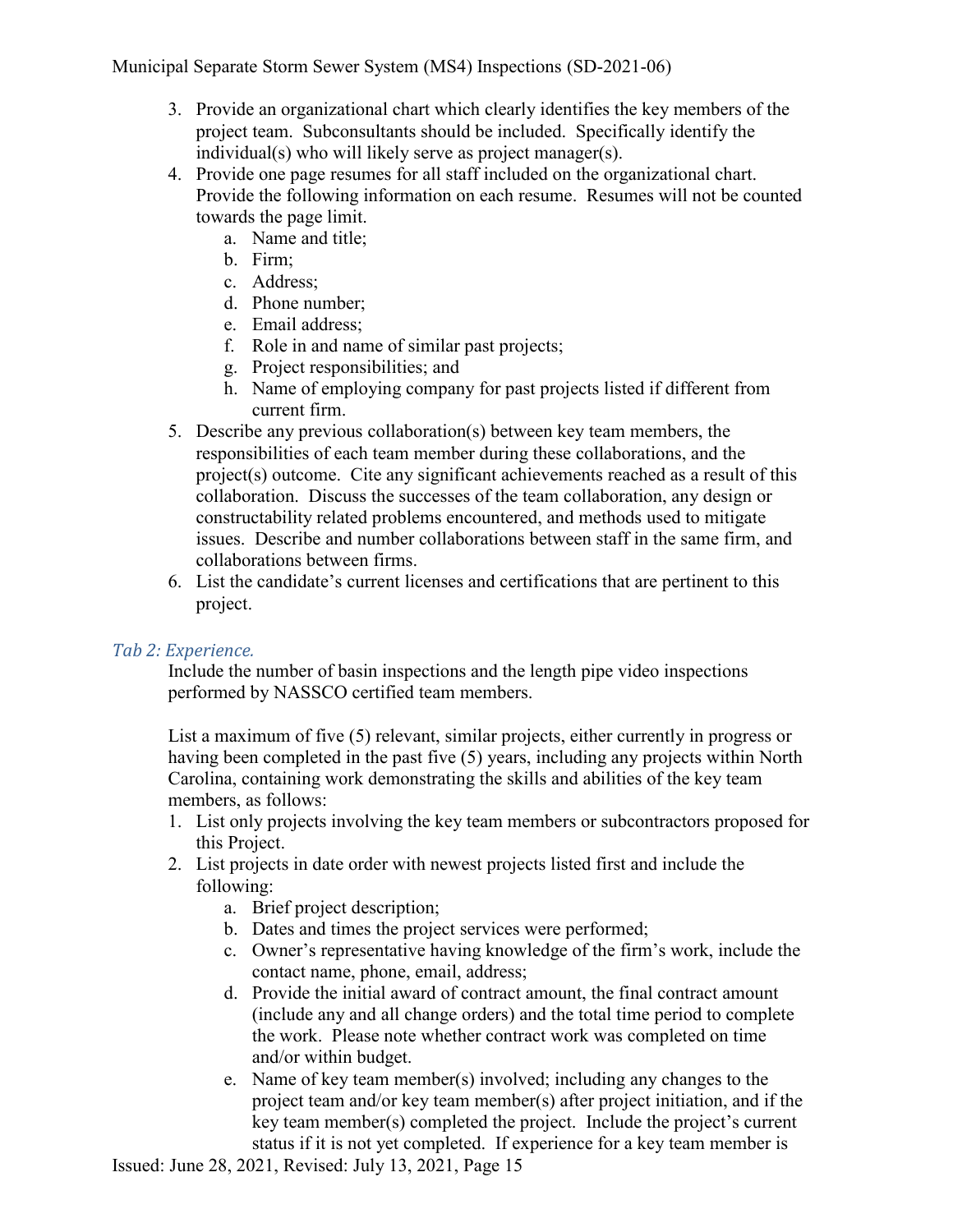listed from a previous employer, fully disclose with what firm the work was performed.

- f. A list highlighting those skills demonstrated by key team member(s);
- g. Discuss the methods, approach and controls used on the project in order to complete it in an effective, timely, economical and professional manner; and
- h. Whether or not the project was involved in any claims, how they were resolved, and what the role of the key team members was for resolution.

#### *Tab 3: Understanding of the Project.*

- 1. Discuss the firm's understanding of the project, the project objectives, and describe the proposed project approach to deliver the Services in an effective, timely and professional manner. Outline the project plans, structure and services to be provided and how and when these services shall be provided. This description should fully and completely demonstrate the firm's intended methods for servicing the requirements of all aspects of all types of projects set forth herein.
- 2. Describe your firm's project management and quality control procedures.
- 3. Describe any support needed from City staff in order to execute the Services.

#### *Tab 4: Miscellaneous.*

- 1. Discuss the location of the team members included in the organization chart.
- 2. Discuss the candidate's ability to handle meet the schedule described in the RFP.
- 3. Discuss the candidate's ability to meet the City's stated bonding and insurance requirements.
- 4. Discuss how the team meets the Underutilized Business Enterprise (UBE) goals set in the RFP.
	- a. Identify outreach efforts that were conducted in connection with this RFP.
	- b. Identify the scope of work to be performed by UBEs during this project.
- 5. Equal Business Opportunity Program, Procurement Forms (see Section 250 and Exhibit G)
- 6. Sign the Non-Collusion Affidavit (see Exhibit H) and include it with your response.
- 7. Complete the Workforce Diversity Questionnaire (see Exhibit I) and include it with your proposal.
- 8. Complete the Contractor Safety Record Information (see Exhibit J) and include it with your proposal.
- 9. Include your COVID-19 Work Plan (see Exhibit K) with your proposal.

#### *Tab 5 Contract Cost.*

Submit the completed Unit Price Wok Form with unit prices, item values, and total contract amount.

#### <span id="page-16-0"></span>250. Equal Business Opportunity Program

It is the policy of the City to provide equal opportunities for City contracting for underutilized firms owned by minorities and women doing business in the City's Contracting Marketplace. It is further the policy of the City to prohibit discrimination against any firm in pursuit of these opportunities, to conduct its contracting activities so as to prevent such discrimination,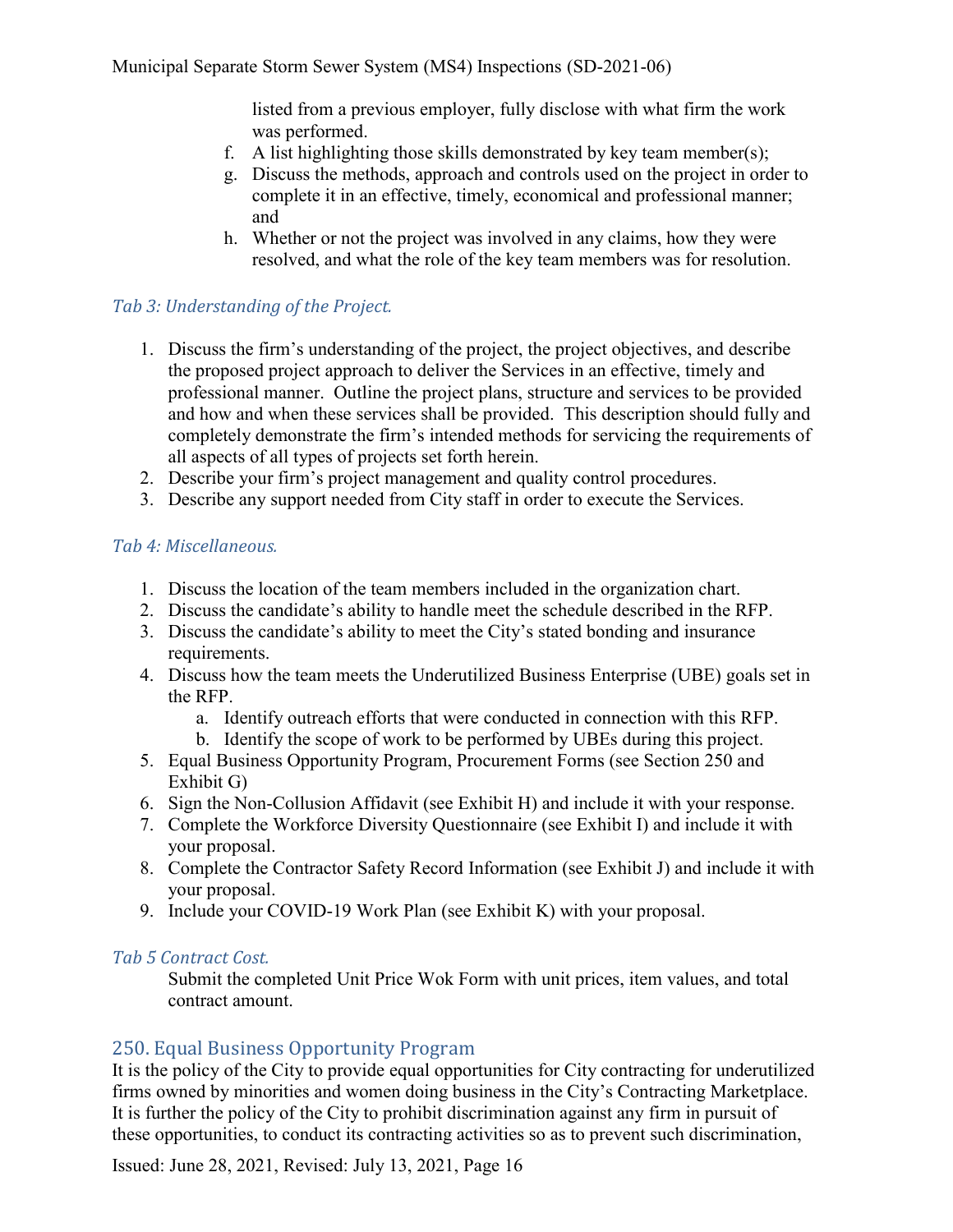to correct present effects of past discrimination and to resolve complaints of discrimination. This policy applies to all City contracting, including procurement services.

In accordance with the Ordinance, all contractors/proposers are required to provide information requested in the "Equal Business Opportunity Program Procurement Forms" (see Exhibit G) package included with this Request for Proposal. Proposals that do not contain the appropriate, completed forms may be deemed non-responsive and ineligible for consideration.

The goals for this project are 0% MUBE and 0% WUBE. For procurement services that have no UBE goals, only the "UBE Participation" is required. If you choose to include UBE participation, the "Statement of Intent to Perform as Subcontractor" is required. The "Request to Change UBE Participation After Bid Opening" and the "Questionnaire on Bidder's Good Faith Efforts" documents are not required at this time.

The Department of Equity and Inclusion is responsible for the Equal Business Opportunity Program. All questions about "Equal Business Opportunity Program Procurement Forms" should be referred to Deborah Giles or other department staff at (919) 560-4180.

# <span id="page-17-0"></span>HOW TO SUBMIT A PROPOSAL

# <span id="page-17-1"></span>270. How to submit a proposal.

Candidates should submit their proposals in a sealed envelope or via email. The envelope should be addressed for delivery to the project manager at the address shown in the "Project Manager and Contact with City" section at the beginning of this RFP.

Write the following prominently on the outside of the envelope:

MUNICIPAL SEPARATE STORM SEWER SYSTEM (MS4) INSPECTIONS (SD-2021-06)

Proposals are to be received no later than August 18, 2021 at 11 AM.

Proposal Check List

- Cover Letter
- Tab 1: Qualifications
- Tab 2: Experience
- Tab 3: Understanding of the Project
- Tab 4: Miscellaneous
	- Equal Business Opportunity Program Procurement Forms (Exhibit G)
	- Non-Collusion Affidavit (Exhibit H)
	- Workforce Diversity Questionnaire (Exhibit I)
	- Contractor Safety Record Information (Exhibit J)
	- COVID-19 Work Plan (Exhibit K)
- Contract Cost

#### <span id="page-17-2"></span>280. Format.

Issued: June 28, 2021, Revised: July 13, 2021, Page 17 Candidates should submit one electronic proposal, including all required forms, in PDF format. Please begin the file name of the PDF with the candidate's name.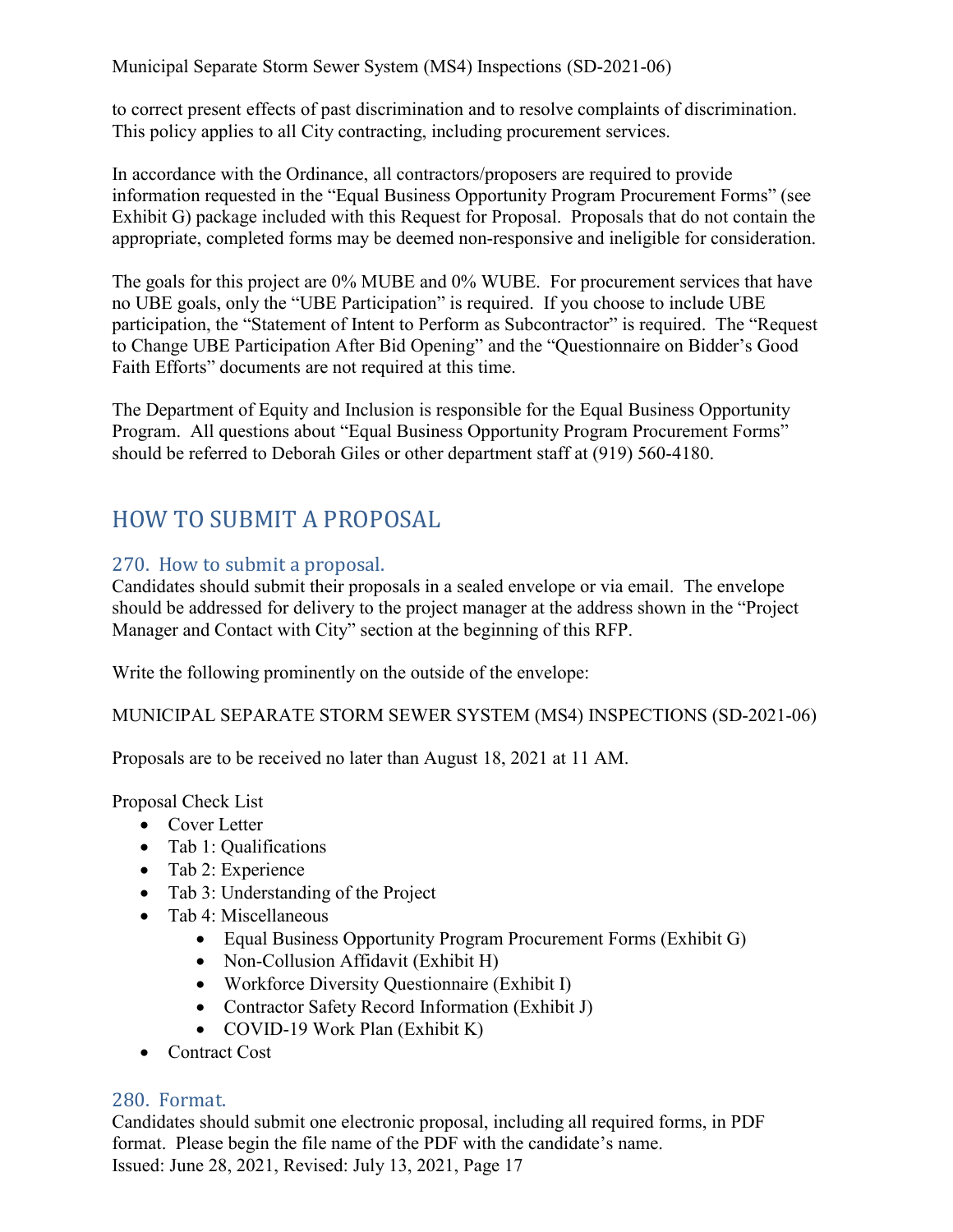Cover letter shall be a maximum of two single-sided pages in length. Tabs 1 through 5 shall be a maximum of fifteen single-sided pages in length. Required forms, resumes, and tabs/dividers do not count toward the page limit.

Pages may be letter, legal, or ledger format sizes. Type size shall be no smaller than 12 points for narrative sections, but may be reduced for captions, footnotes, etc. as required while maintaining legibility. Divider pages are not included in the page counts. Submissions that do not conform to the requirements listed herein may be removed from consideration at the sole discretion of the City of Durham.

#### <span id="page-18-0"></span>290. Alternative Proposals.

If you wish to submit a proposal that does not comply with the City's standards and expectations, consider submitting two proposals: a proposal that complies, plus a proposal that does not comply, so that your "non-compliant" version can be considered as an alternative if the City is interested. This will allow your compliant version to be considered if the City remains steadfast on applying the standards and expectations.

## <span id="page-18-1"></span>300. Candidate to Bear Expense; No Claims against City.

No candidate will have any claims or rights against the City arising out of the participation by a candidate in the proposal process. No candidate will have any claims or rights against the City for the City's failure to award a contract to it or for awarding a contract to another person, firm, or corporation, regardless of whether the other person, firm, or corporation participated in the RFP process or did not submit a proposal that complied with the RFP. A notice of award will not constitute acceptance by the City; the City's only method of acceptance is the City's execution of a formal contract in accordance with law.

# <span id="page-18-2"></span>310. State Treasurer's lists regarding Iran and Boycott of Israel.

If the value of the contract is \$1,000 or more, the following applies unless the candidate otherwise states in its proposal: the candidate affirms (by submitting a proposal) that (1) its name does not appear on the list of companies that are engaged in a boycott of Israel developed by the N. C. State Treasurer under N.C.G.S. 147-86.81(a)(1) or on a list created by the Treasurer pursuant to N.C.G.S. 147-86.58 as a company engaging in investment activities in Iran, and (2) it has no reason to expect that its name will appear on either of those lists. Take notice that a contract between a company named on either list and the City may be void.

# <span id="page-18-3"></span>MISCELLANEOUS

#### <span id="page-18-4"></span>320. Notice under the Americans with Disabilities Act.

A person with a disability may receive an auxiliary aid or service to effectively participate in city government activities by contacting the ADA Coordinator, voice (919) 560-4197, fax 560-4196, TTY (919) 560-1200, or [ADA@durhamnc.gov,](mailto:ADA@durhamnc.gov) as soon as possible but no later than 48 hours before the event or deadline date.

Aviso bajo el Acto de Americanos Discapacitados – Una persona con una discapacidad puede recibir asistencia o servicio auxiliar para participar efectivamente en actividades del gobierno de la ciudad con ponerse en contacto con el Coordinador de ADA, buzón de voz (919) 560-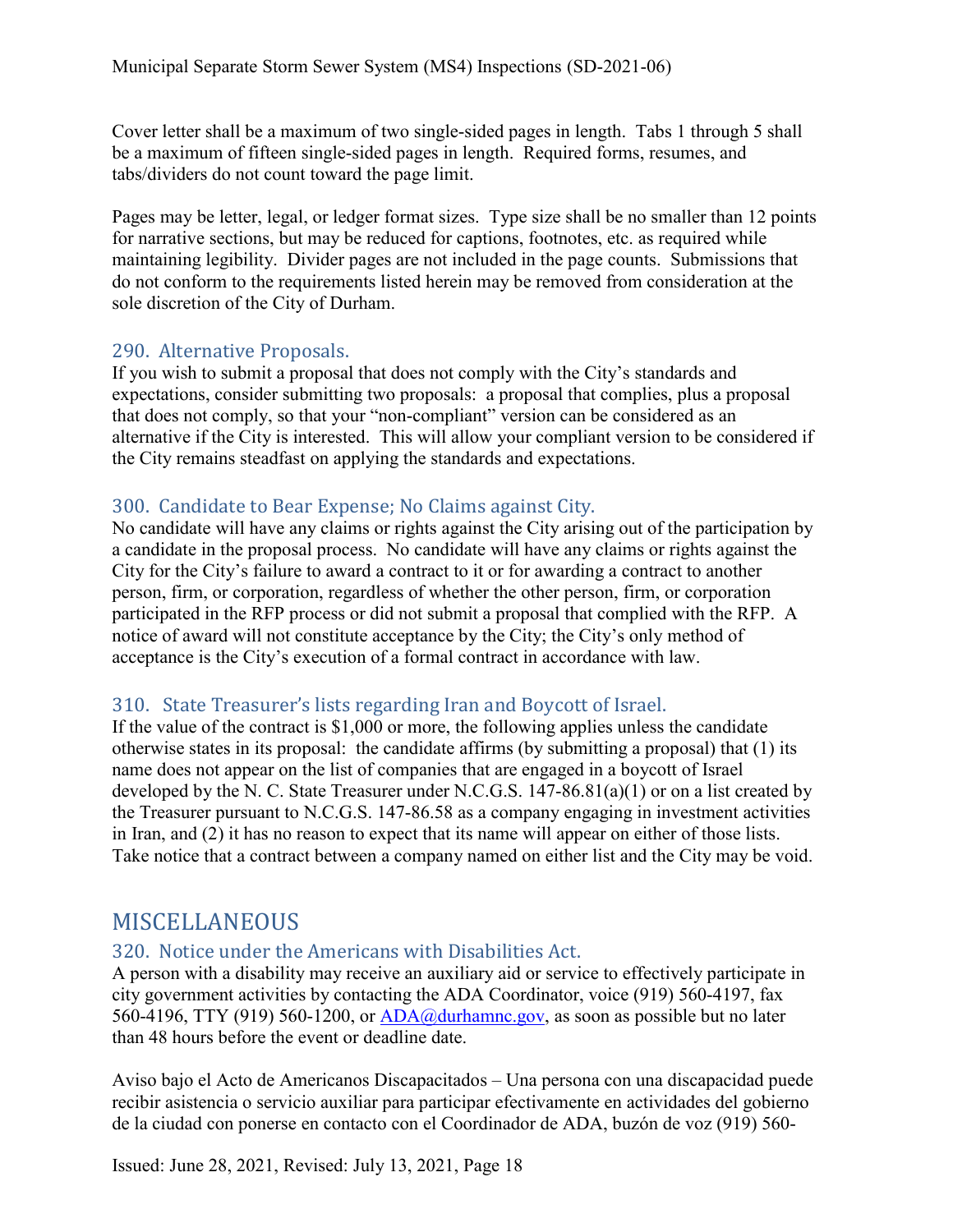4197, fax (919) 560-4196, TTY (919) 560-1200, o ADA@durhamnc.gov, lo más antes posible pero no menos de 48 horas antes del evento o fecha indicada.

#### <span id="page-19-0"></span>330. Values of City of Durham regarding Treatment of Employees of Contractors A. Statement of City EEO Policy.

The City of Durham opposes discrimination in employment because of race, color, religion, sex, national origin, political affiliation or belief, age, or handicap. Therefore, it desires that firms doing business with the City:

- 1. not discriminate against any employee or applicant for employment because of race, color, religion, sex, national origin, political affiliation or belief, age, or handicap.
- 2. take affirmative action to insure that applicants are employed and that employees are treated equally during employment, without regard to race, color, religion, sex, national origin, political affiliation or belief, age, or handicap. This action includes employment, upgrading, demotion, transfer, recruitment or advertising, layoff or termination, rates of pay or other forms of compensation, and selection for training, including apprenticeship.
- 3. state, in solicitations or advertisement for employees, that all qualified applicants will receive consideration for employment without regard to race, color, religion, sex, national origin, political affiliation or belief, age, or handicap.
- 4. include this Statement of City EEO Policy in every purchase order for goods to be used in performing City contracts and in every subcontract related to City contracts.
- B. Livable Wage.

The City of Durham desires that firms doing business with the City pay their workers a livable wage rate while working on City contracts. The livable wage rate is \$15.46 per hour through June 30, 2021, and \$16.25 per hour for July 1, 2021 – June 30, 2022. The City will re-set the rate for the period after June 30, 2022.

End of RFP.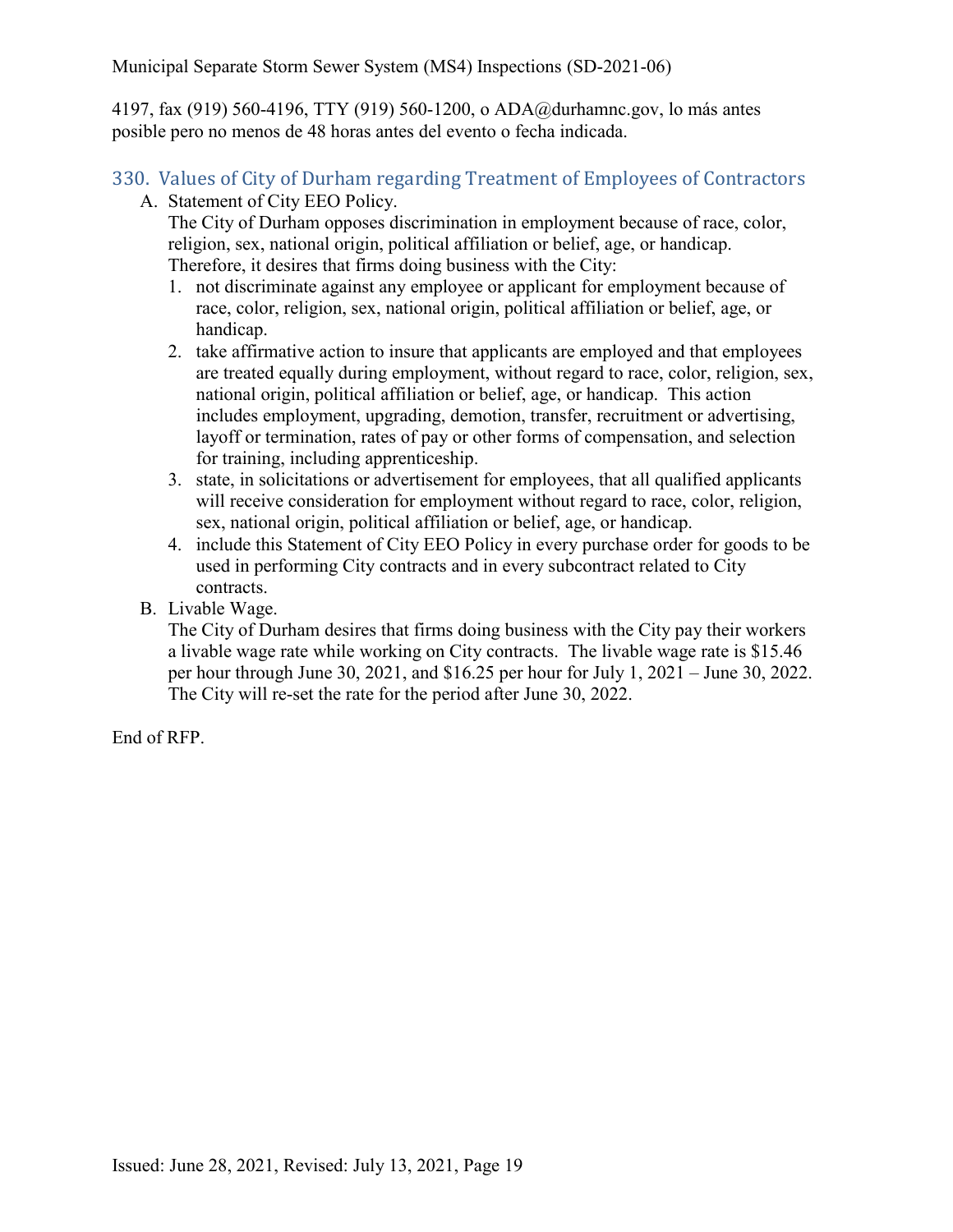#### EXHIBIT B

#### MUNICIPAL SEPARATE STORM SEWER SYSTEM (MS4) INSPECTIONS

#### PART 1 GENERAL

#### 1.1 SUMMARY

- A. Section Includes:
	- 1. Unit Price Work Measurement and payment.
	- 2. Scope of Work.
	- 3. Submittals.
	- 4. References.
	- 5. Definitions.
	- 6. Quality assurance.
- B. Related Exhibits:
	- 1. Exhibit A: Standard Operating Procedure
	- 2. Exhibit C: Storm Sewer Cleaning
	- 3. Exhibit D: Project Special Provisions

#### 1.2 UNIT PRICE - MEASUREMENT AND PAYMENT

- A. MS4 Basin Inspection:
	- 1. Basis of Measurement: By each (EA).
	- 2. Basis of Payment: Includes the work described in this specification and will be paid as the actual number of basins inspected by the Contractor's personnel. This item includes the inspection of storm sewer system structures (basins) throughout the City of Durham.
- B. Mobilization for MS4 Inspections (Location, Condition, and Illicit Discharge Verification):
	- 1. Basis of Measurement: By each (EA).
	- 2. Basis of Payment: Includes the work described in NCDOT Standard Specification Section 800 that is specifically related to MS4 Inspections for each new location where MS4 Inspections are performed.
- C. MS4 Inspections (Location, Condition, and Illicit Discharge Verification):
	- 1. Basis of Measurement: By hour (HR).
	- 2. Basis of Payment: Includes the work described in this specification and will be paid as the actual number of hours the Contractor's personnel is actively engaged in performing MS4 inspections. This item includes the inspection of storm sewer system pipelines and structures (basins) at various Project Sites. There is no separate or additional payment for the inspection of storm sewer system structures (basins) as part of this item.
- D. Mobilization for MS4 Inspections (Location, Condition, and Illicit Discharge Verification) – Quick Response: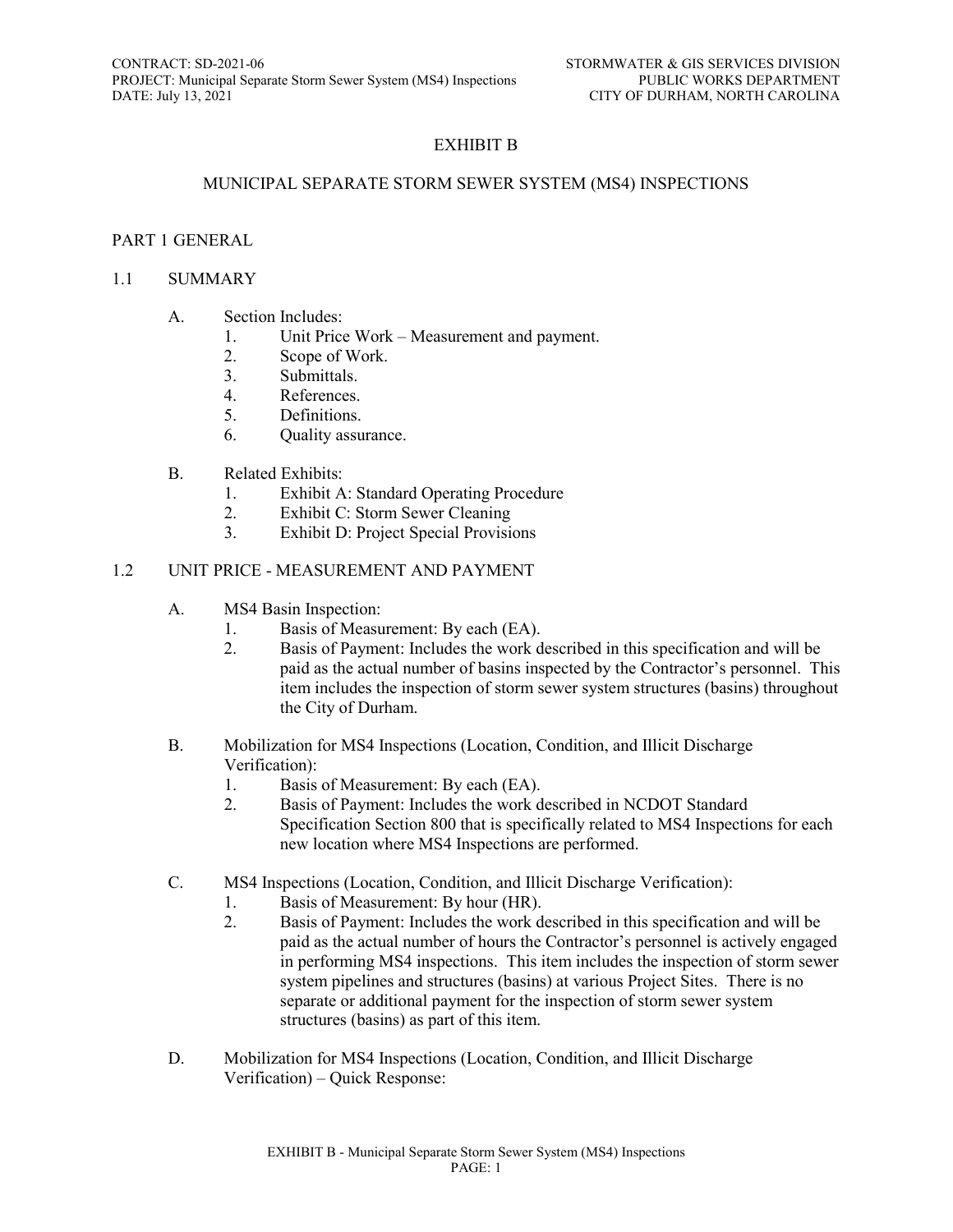- 1. Basis of Measurement: By each (EA).
- 2. Basis of Payment: Includes the work described in NCDOT Standard Specification Section 800 that is specifically related to MS4 Inspections for each new location where MS4 Inspections are performed.
- E. MS4 Inspections (Location, Condition, and Illicit Discharge Verification) Quick Response:
	- 1. Basis of Measurement: By hour (HR).
	- 2. Basis of Payment: Includes the work described in this specification and will be paid as the actual number of hours the Contractor's personnel is actively engaged in performing MS4 inspections. This item includes the inspection of storm sewer system pipelines and structures (basins) at various Project Sites. There is no separate or additional payment for the inspection of storm sewer system structures (basins) as part of this item.

#### 1.3 SCOPE OF WORK

- A. MS4 BASIN INSPECTION
	- 1. Includes all necessary labor, materials, equipment, services, and incidentals involved in the professional and proactive inspection of storm sewer structures (basins) of the MS4 and connected storm sewer systems to determine the detailed condition and to collect data of every notable feature, defect, or other important information. Inspection shall be completed in a two-step process consisting of (1) Data Collections and (2) Data Review, Reporting, and Delivery.

#### B. MS4 INSPECTIONS

1. Includes all necessary labor, materials, equipment, services, and incidentals involved in the professional and proactive inspection of portions of the MS4 pipeline reaches, and connected storm sewer pipeline reaches, to determine the detailed condition and to collect data of every notable feature, defect, or other important information. Inspection shall be completed in a two step process consisting of (1) Data Collections and (2) Data Review, Reporting, and Delivery.

#### 1.4 SUBMITTALS

- A. Contractor shall submit an equipment list to the Engineer for approval before commencement of the Work.
- B. MS4 Basin Inspection and MS4 Inspections shall be submitted to the Engineer as described in the Standard Operating Procedure in Exhibit A.

#### 1.5 REFERENCES

- A. National Association of Sewer Service Companies (NASSCO):
	- 1. Pipeline Assessment Certification Program (PACP) and Manhole Assessment Certification Program: [https://www.nassco.org/education-and-training/pacp-lacp](https://www.nassco.org/education-and-training/pacp-lacp-macp/)[macp/](https://www.nassco.org/education-and-training/pacp-lacp-macp/)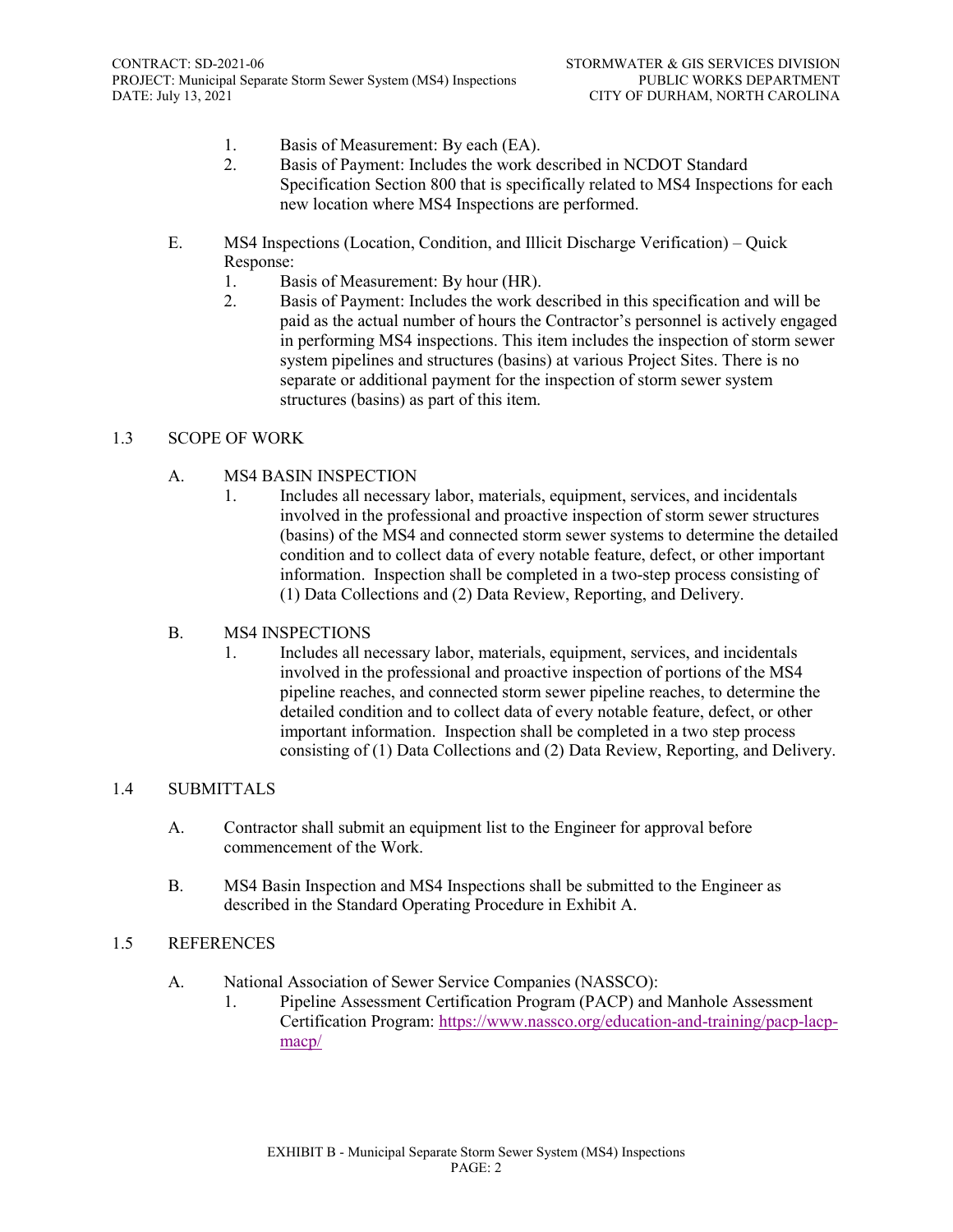#### 1.6 DEFINITIONS

- A. Municipal Separate Storm Sewer System (MS4): The regulatory definition of an MS4 (40 CFR  $122.26(b)(8)$ ) is "a conveyance or system of conveyances (including roads with drainage systems, municipal streets, catch basins, curbs, gutters, ditches, man-made channels, or storm drains):
	- 1. Owned or operated by a state, city, town, borough, county, parish, district, association, or other public body (created to or pursuant to state law) including special districts under state law such as a sewer district, flood control district or drainage district, or similar entity, or an Indian tribe or an authorized Indian tribal organization, or a designated and approved management agency under section 208 of the Clean Water Act that discharges into waters of the United States.
	- 2. Designed or used for collecting or conveying stormwater;
	- 3. Which is not a combined sewer; and
	- 4. Which is not part of a Publicly Owned Treatment Works (POTW) as defined at 40 CFR 122.2."

#### 1.7 QUALITY ASSURANCE

- A. All MS4 basin inspectors shall have been trained and certified as having passed the NASSCO Manhole Assessment Certification Program (MACP). All MS4 basin inspectors shall have successfully inspected a minimum of 2,000 storm sewer structures using MACP methods. Proper evidence of inspector training and experience shall be provided prior to commencing the Work.
- B. All MS4 inspectors shall have been trained and certified as having passed the NASSCO Pipeline Assessment Certification Program (PACP). All MS4 inspectors shall have successfully inspected a minimum of 100,000-linear feet of storm sewers using PACP methods. Proper evidence of inspector training and experience shall be provided prior to commencing the Work.
- C. Contractor shall be responsible for ensuring that results of storm sewer inspections are reported uniformly and consistently by all inspection crews.

#### PART 2 PRODUCTS

#### 2.1 MS4 INSPECTIONS/MS4 BASIN INSPECTION EQUIPMENT

- A. Equipment used for inspections shall be specifically designed and constructed for storm sewer pipeline and structure inspection. Equipment shall be waterproof and operative in 100% humidity conditions, as well as any other conditions that may be encountered in a storm sewer environment. Equipment shall be capable of clearly televising the interior of storm sewers with the sizes and dimensions to be encountered during the Work.
- B. Inspection camera shall be 100% digital. Any analog or National Television System Committee video camera shall be deemed unacceptable. The camera system shall have color pan and tilt capabilities with a 360-degree rotational scan. The tilt arc must not be less than 225-degrees and the viewing angle shall be a minimum of 300-degrees. The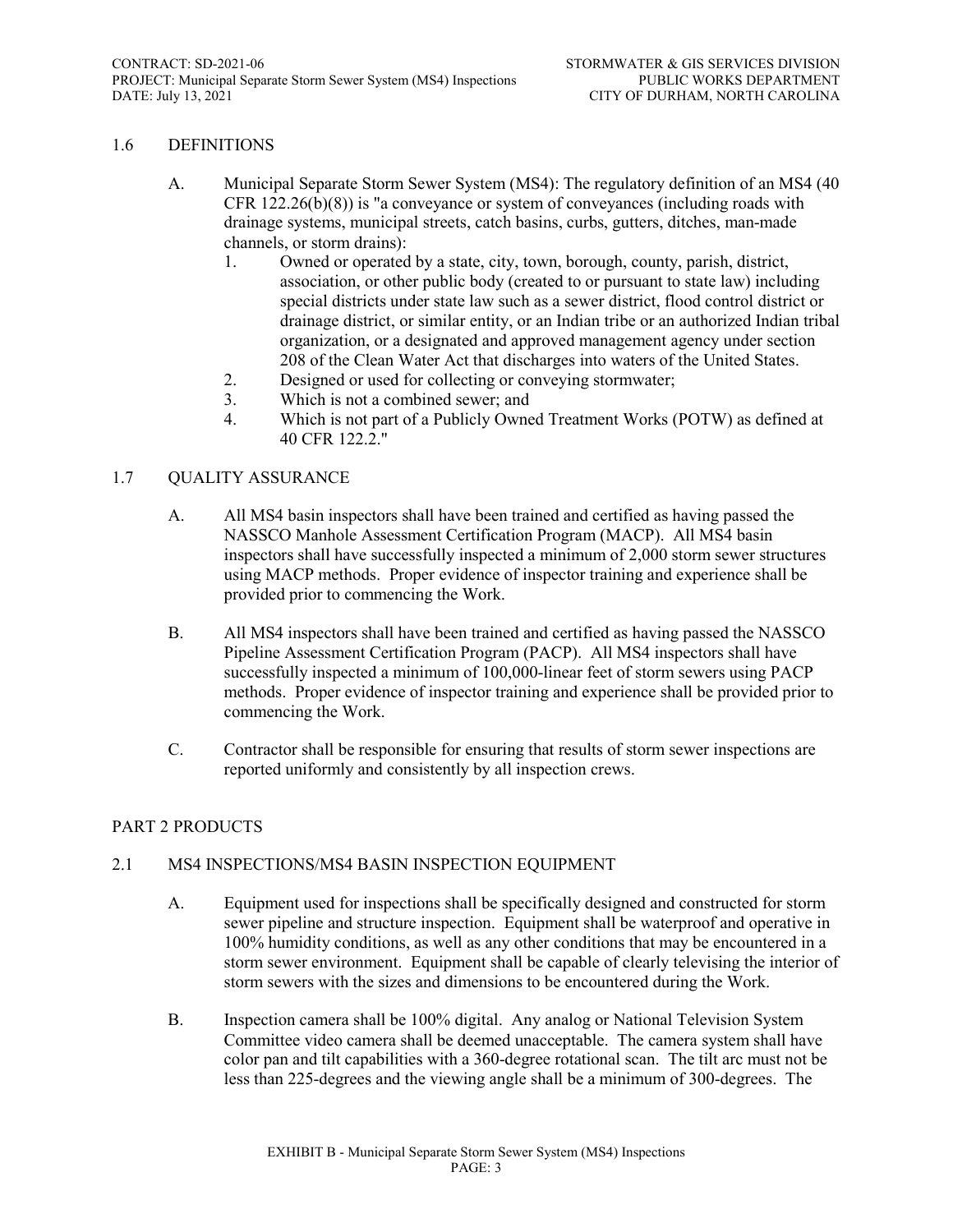adjustment of the focus and iris shall provide a minimum focal range from 6-inches in front of the camera's lens to infinity. The distance along the storm sewer in focus from the initial point of observation shall be a minimum of twice the vertical height of the storm sewer. The radial view camera shall be solid state color and have remote control of the rational lens. Camera shall be capable of viewing the complete circumference of the storm sewer. Cameras incorporating mirrors for viewing sides or using exposed rotating heads are not acceptable. The camera lens shall be an auto-iris type with remote controlled manual override.

- C. Inspection camera system shall be of proper height to allow inspection of the storm sewer, service lateral connections, structures, and all defects.
- D. Inspection camera system shall be of such quality as to enable the following to be achieved:
	- 1. Color: With the monitor adjusted for correct saturation, the six colors, plus black and white, shall be clearly resolved with the primary and complimentary colors in order of decreasing luminance.
	- 2. Linearity: The background grid shall show squares of equal size, without convergence or divergence over the whole picture. The center circle shall appear round and have the correct height and width relationship  $(+/-5%)$ .
	- 3. Resolution: The live picture must be displayed on a monitor capable of providing a clear, stable image free of electrical interference and with a minimum horizontal resolution not less than 500-lines.
	- 4. Color Consistency: To ensure the camera shall provide similar results when used with its own illumination sources, the lighting shall be fixed in intensity prior to commencing the inspection. In order to ensure color consistency, no variation in illumination shall take place during the inspection.
- E. Inspection camera, monitor, and other components of the equipment shall be capable of receiving and transmitting a picture having not less than 500-lines of resolution showing the entire periphery of the storm sewer.
- F. Inspection camera system shall be capable of including audio information in a recording of the inspection. The audio portion of the recordings shall be sufficiently free of electrical interference and background noise to produce an oral report that is clear and complete and easily discernible.
- G. Illumination must be such as to allow an even distribution of the light, producing a clear picture around the storm sewer perimeter, regardless of diameter and without the loss of contrast, flare out of picture, or shadowing. Illumination shall minimize reflective glare and the intensity shall be fully adjustable. Illumination shall light the entire periphery of the storm sewer for a distance of 30-feet ahead of the camera.
- H. Inspection camera shall include a high-intensity side viewing lighting system to allow illumination of internal sections of lateral storm sewer connections.
- I. Inspection camera shall be mounted on a tractor such that the central axis of the camera is aligned with the central longitudinal axis of the storm sewer.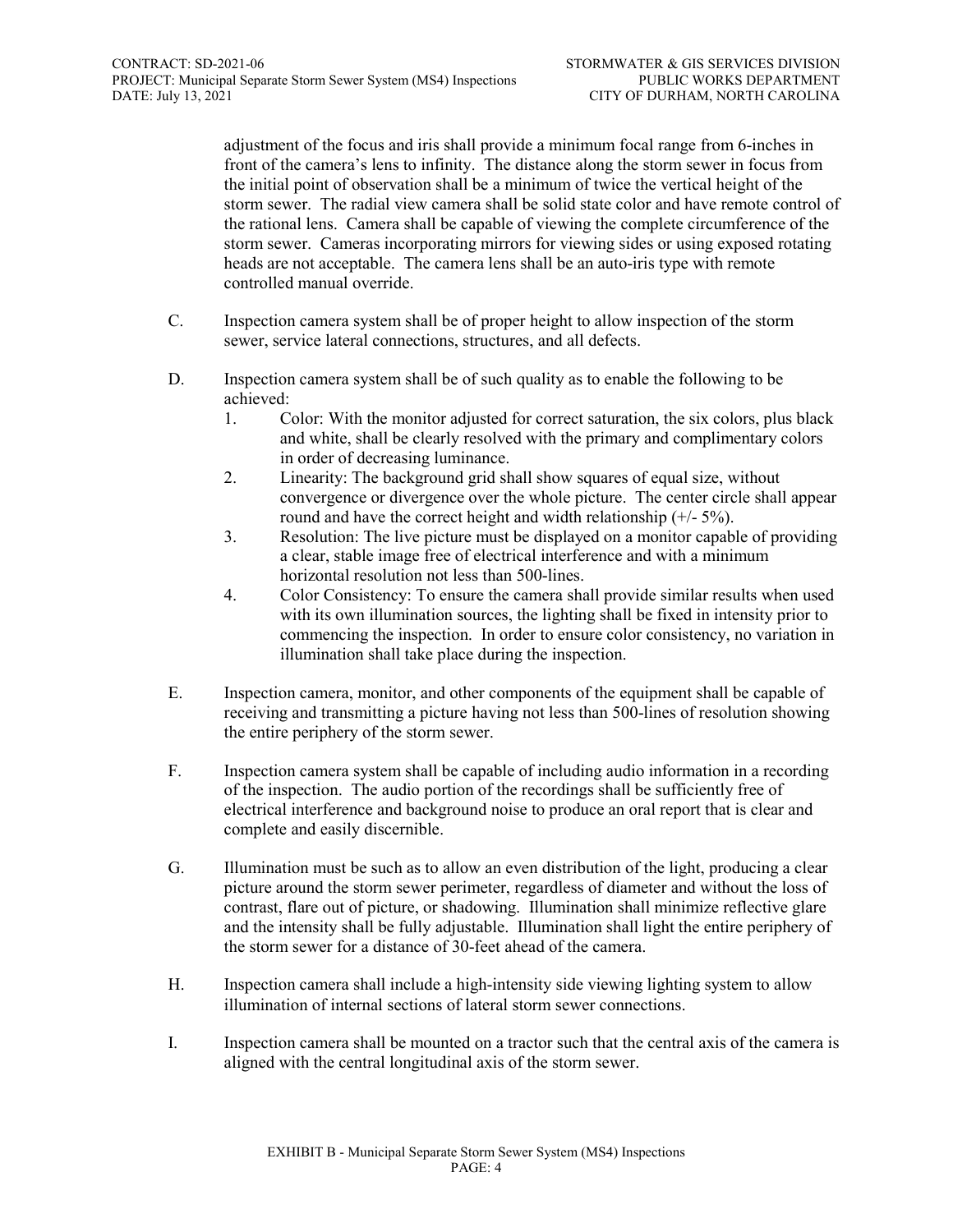- J. Inspection camera system shall collect all necessary data in either the forward or reverse tractor direction. Systems collecting data only in the reverse direction will be deemed unacceptable.
- K. Inspection camera system shall incorporate an automatically updated measurement meter (displayed on monitor and electronic recordings) of the distance along the storm sewer from the calibration point to the center point of the inspection camera accurate to the nearest tenth of a foot. Accuracy of the measurement meter shall be checked daily by use of a walking meter, roll-a-tape, or other suitable device.
- L. Inspection camera system shall have adequate cable/reach so that more than one section of storm sewer may be inspected per set-up due to possible buried manholes or junction boxes.
- M. Equipment, if determined to be unsatisfactory by the Engineer, shall be removed from the Project Site and replaced with acceptable equipment at no additional cost. Contractor shall certify that backup equipment is available and can be delivered to the Project Site within twenty-four (24) hours.

#### 2.2 MS4 BASIN INSPECTION/MS4 INSPECTIONS REPORTING SOFTWARE

A. Contractor shall utilize an inspection and reporting software which is PACP and MACP certified by NASSCO and meets the requirements described in Exhibit A: Standard Operating Procedure.

#### PART 3 EXECUTION

#### 3.1 MS4 BASIN INSPECTION/MS4 INSPECTIONS

- A. Contractor shall test the inspection camera system equipment at least once per week during the Work to verify the picture quality. The equipment's manufacturer recommendations shall be used to clearly differentiate between the following colors: white, yellow, cyan, green, magenta, red, blue, and black.
- B. Contractor shall verify Site conditions prior to commencing any inspection activities. Site conditions include, but are not limited to, accessibility, traffic control, and encroachment onto private or public property. Selection of inspection equipment shall be based on the conditions of the storm sewer and structures at the time the Work commences.
- C. Contractor shall protect the storm sewer and adjacent properties from damage that might result from inspections. Any damage caused by the Contractor's operations shall be repaired to the complete satisfaction of the Engineer at no additional cost to the Owner.
- D. Perform storm sewer cleaning per Exhibit C.
- E. All storm sewer inspection work, including storm sewer inspection procedures and field observations reporting procedures shall be in accordance with NASSCO guidelines.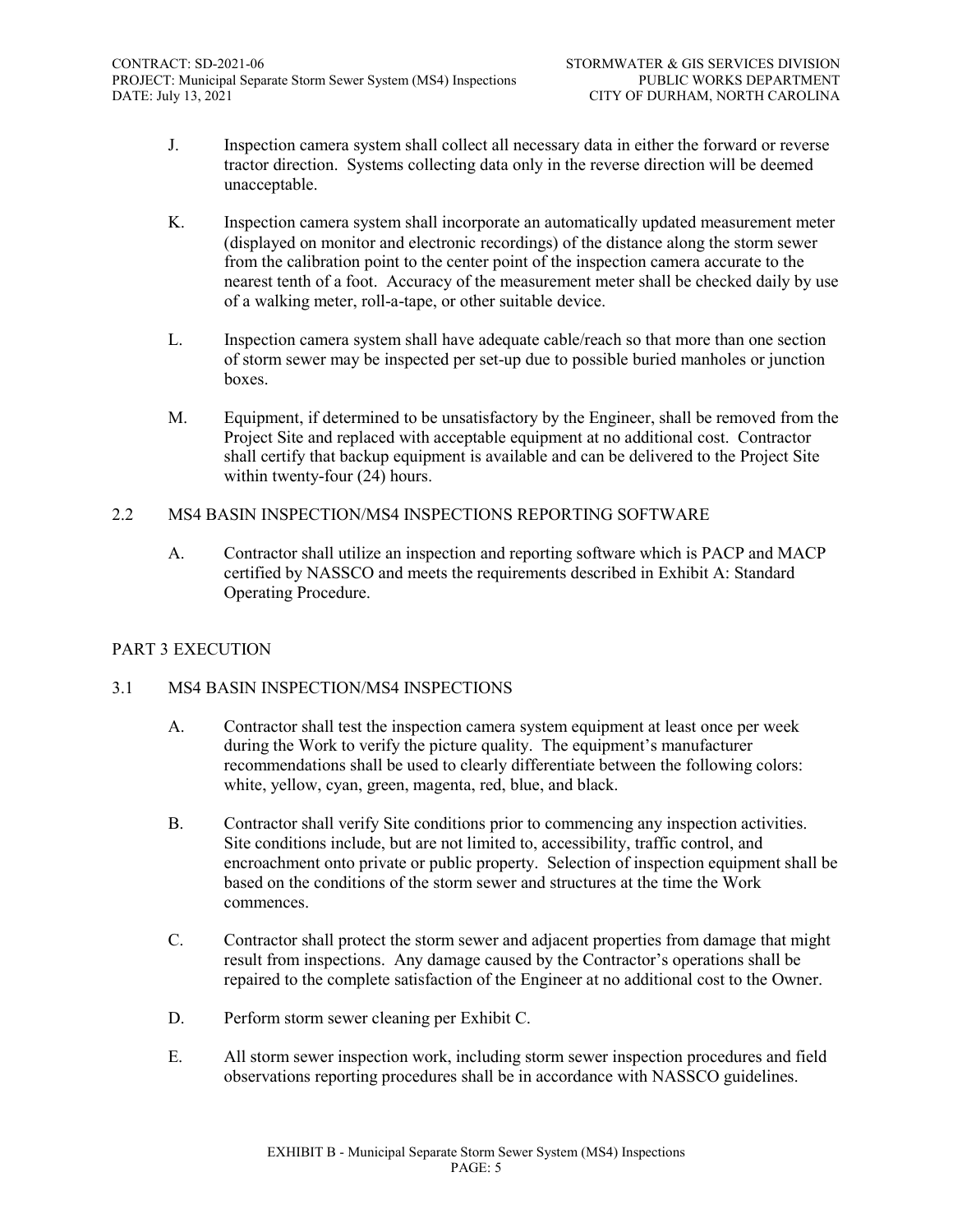- F. Contractor shall immediately notify the Engineer of any storm sewer where a collapse has occurred or is imminent.
- G. Contractor shall ensure maximum production per day with each Project Site inspection to minimize the time at each location, reduce backups from plugging, maintain traffic flow, and minimize safety concerns.
- H. Engineer or Resident Project Representative shall have access to remotely view and observe all inspections and operations at all times. Contractor shall have all recorded inspections and necessary playback equipment readily accessible for review by the Engineer or Resident Project Representative during the Work.
- I. Contractor shall document in writing all pipelines and structures discovered as part of the inspection. The location of buried drainage structures shall be marked above ground using survey grade marking paint. Contractor shall immediately notify the Resident Project Representative of all pipelines and structures discovered as part of the inspection.
- J. Contractor shall not be required to fully inspect service laterals smaller than 15-inched in diameter. However, camera should be rotated during inspection in order to provide an internal view of the service lateral. The position and stationing of each service lateral shall be noted in the inspection report.
- K. Obstructions may be encountered during the course of the inspection that prevent the travel of the inspection equipment. Each occurrence shall be considered separately. Generally, however, the Contractor shall first attempt to pass the obstruction, and if failing in this attempt or if equipment damage may occur, Contractor shall withdraw the equipment and attempt inspections from the opposite end of the storm sewer. Should additional obstructions be encountered after the first re-employment and no means are available for passing the obstructions without damage to the equipment, then the remaining sections of the storm sewer not inspected shall be excluded from the Work requirements of the Contract. No additional payment shall be made due to difficulties encountered during internal inspection. In addition, the Contractor shall have no claim for payment for internal inspection not completed due to obstructions. An alternate method of moving the camera may be suggested by the Contractor to complete inspections of storm sewers with obstructions. The inspection shall be attempted to determine the condition of as much of the storm sewer as possible. The Contractor shall select the method of performing the inspection (i.e. pushing, pulling, or self-propelled) approved by the Engineer. The extent of the inspection accomplishment shall be at the discretion of the Engineer. Should the Contractor's inspection equipment become immobilized within a pipeline, equipment shall be removed from the line. If excavation is required to retrieve the Contractor's equipment, the excavation shall be accomplished at the Contractor's expense by a contractor licensed to perform the work in the State of North Carolina. Following removal of the equipment, the Contractor shall restore the storm sewer and the Project Site in accordance with the City of Durham Construction Standards, Specification, and Standard Details [\(https://durhamnc.gov/3626\)](https://durhamnc.gov/3626).
- L. Picture quality and definition shall be to the satisfaction of the Engineer, and if unsatisfactory, inspection shall be performed again with the appropriate changes made as designated by the Engineer at no additional cost to the Owner.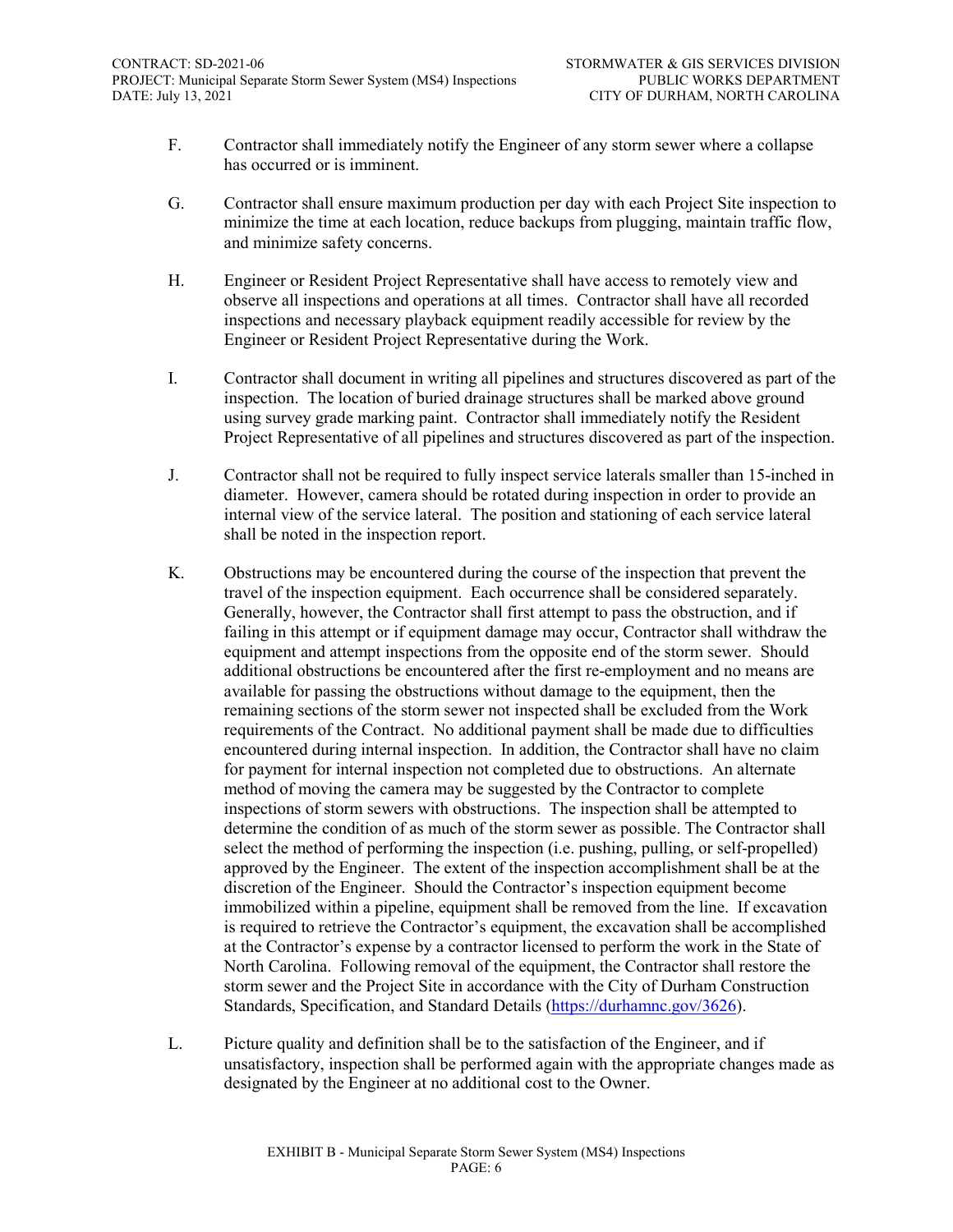- M. Data Review, Reporting, and Delivery
	- 1. Contractor shall review collected data, code observations, and complete a full NASSCO Manhole Assessment Certification Program (MACP) evaluation of each inspected basin.
	- 2. Contractor shall review collected data, code observations, and complete a full NASSCO Pipeline Assessment Certification Program (PACP) evaluation of each inspected storm sewer section.

#### END OF SECTION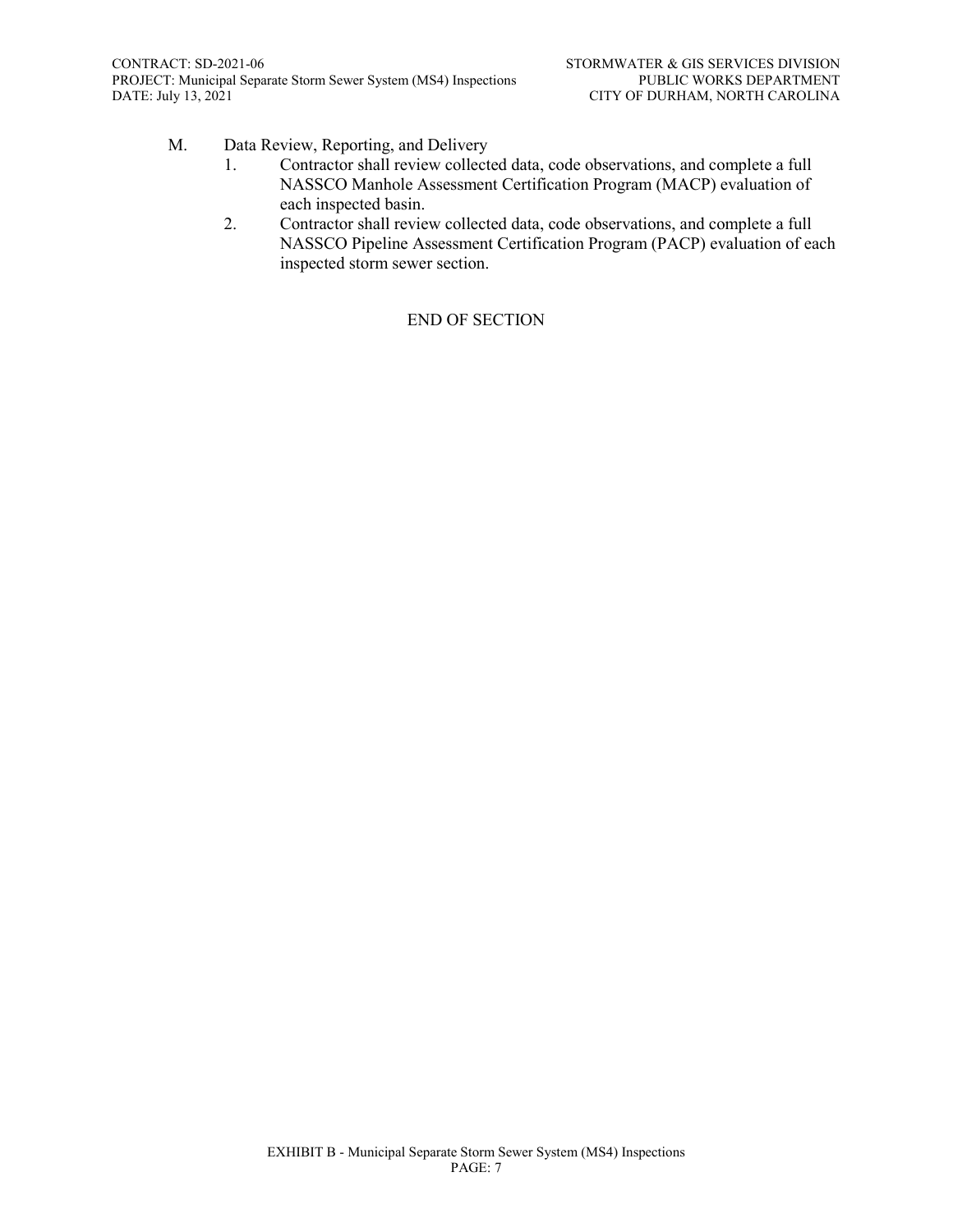#### EXHIBIT D

#### PROJECT SPECIAL PROVISIONS

#### PART 1 GENERAL

#### 1.1 SUMMARY

- A. Section Includes:
	- 1. Defined Terms
	- 2. Incidental Items
	- 3. Mobilization
	- 4. Water Access
- B. Related Sections:
	- 1. Exhibit A: Standard Operating Procedure
	- 2. Exhibit B: Municipal Separate Storm Sewer System (MS4) Inspections<br>
	By Exhibit C: Storm Sewer Cleaning
	- Exhibit C: Storm Sewer Cleaning

#### 1.2 DEFINED TERMS

- A. Contract Documents: Those items so designated in the Agreement. Only printed or hard copies of the items listed in the Agreement are Contract Documents. Approved Shop Drawings, other Contractor's submittals, and the reports and drawings of subsurface and physical conditions are not Contract Documents.
- B. Engineer: The Project has been organized by the City of Durham, Public Works Department (Engineer), who is to act as the City of Durham's representative, assume all duties and responsibilities, and have the rights and authority assigned to Engineer in the Contract Documents in connection with the completion of the Work in accordance with the Contract Documents.
- C. Project: The total construction of which the Work to be performed under the Contract Documents may be the whole, or a part.
- D. Resident Project Representative: The authorized representative of Engineer who may be assigned to the Site or any part thereof to make any and all inspections of the Work performed, acting under direct supervision of the Engineer.
- E. Site: Lands or areas indicated in the Contract Documents as being furnished by Owner upon which the Work is to be performed, including rights-of-way and easements for access thereto, and such other lands furnished by Owner which are designated for the use of Contractor.
- F. Work: The entire inspections or the various separately identifiable parts thereof required to be provided under the Contract Documents. Work includes and is the result of performing or providing all labor, services, and documentation necessary to produce such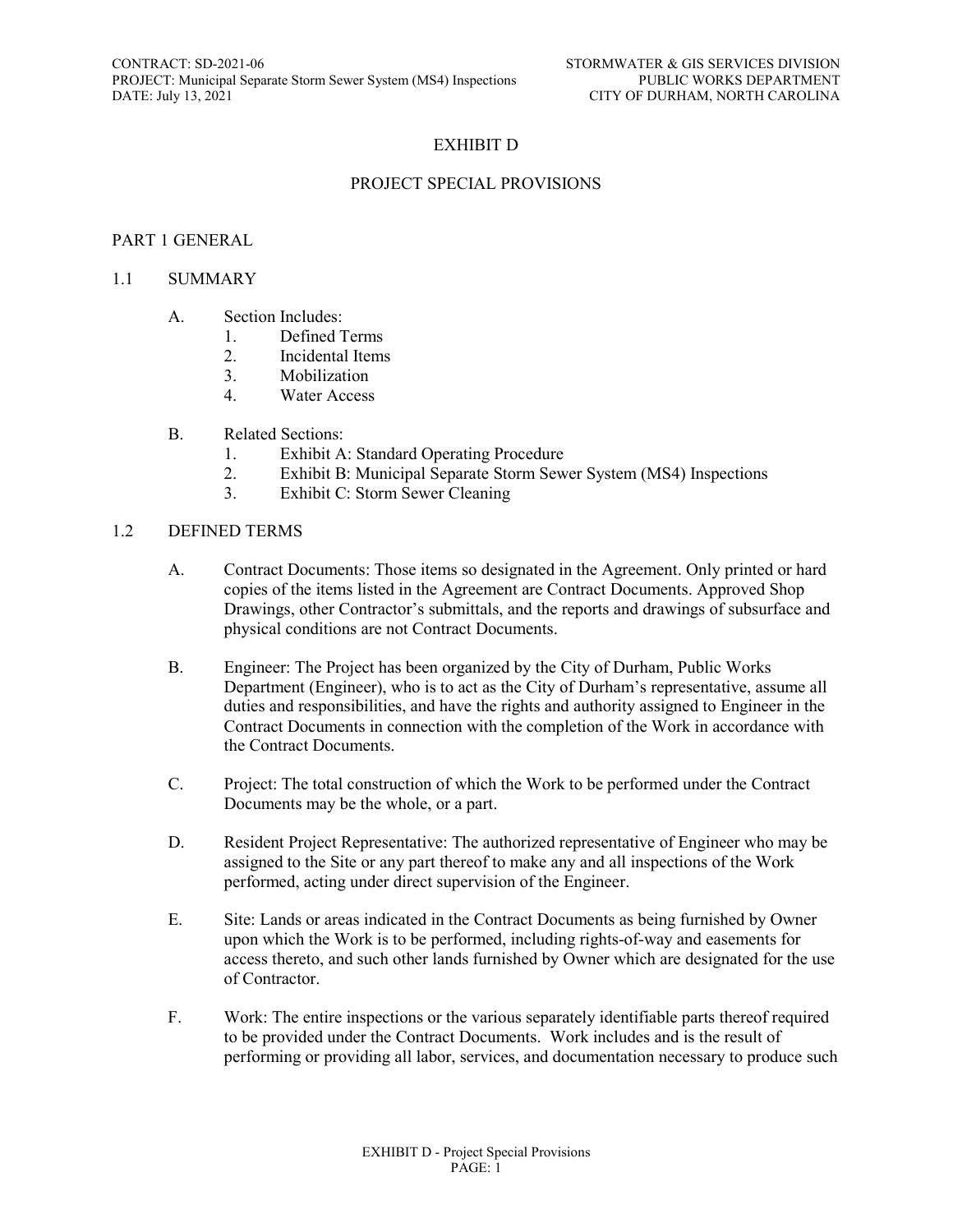inspections, and furnishing, installing, and incorporating all materials and equipment into such inspections, all as required by the Contract Documents.

#### 1.3 INCIDENTAL ITEMS

- A. All erosion control and traffic control measures needed to complete the Work are considered incidental. No additional allowance shall be made for these measures. There are no City of Durham fees associated with lane closures or traffic detours that may be needed for traffic control. All planned lane closures and traffic detours shall be reviewed and approved by the Resident Project Representative before implementation. Contractor shall plan, coordinate, and implement all traffic control necessary to perform the Work.
- B. All costs for removing, hauling, and properly disposing of sediment and debris from the MS4 needed to complete the Work are considered incidental. No additional allowance shall be made for these items.
	- 1. Contact the City of Durham Department of Solid Waste, Waste Disposal and Recycling Center, (919) 560-4611, [http://durhamnc.gov/878,](http://durhamnc.gov/878) for questions about hours, disposal guidelines, acceptable items, and disposal fees.
	- 2. Contractor shall not be reimbursed for sediment and debris disposal fees.
	- 3. Engineer and Owner have not coordinated with the Department of Solid Waste for the disposal of sediment and debris to be performed as part of the Work.
- C. Locate Buried Drainage Structure
	- 1. This work involves the location of buried storm drainage structures at the direction of the Engineer. All work associated with locating buried drainage structures is considered incidental. This work shall include all means necessary to accurately locate a buried drainage structure. These methods include but are not limited to the following:
		- a. Probe rods;
		- b. Metal detection;
		- c. Determining distance and location from known objects and structures via video inspection.

#### 1.4 MOBILIZATION

- A. MS4 Basin Inspection: There is no payment for mobilization for this item. Mobilization to each basin is included in the pay item. Basin locations are throughout the City of Durham. Mapped locations of basin with City of Durham facility IDs will be provided to the Contractor after award at the Preconstruction Conference.
- B. Mobilization for MS4 Inspections (Location, Condition, and Illicit Discharge Verification): Contractor will be paid for "MOBILIZATION FOR MS4 INSPECTIONS" once for each individual Project Site where "MS4 INSPECTIONS" work is performed. No additional mobilization shall be paid for returning to Project Sites where this work spans more than one calendar day.
	- 1. Engineer will provide Project Sites as they are identified to the Contractor. Contractor shall respond with a schedule to perform the Work at Project Sites within two business days of receiving notification from the Engineer. Work on the Project Sites shall commence within ten business days of receiving